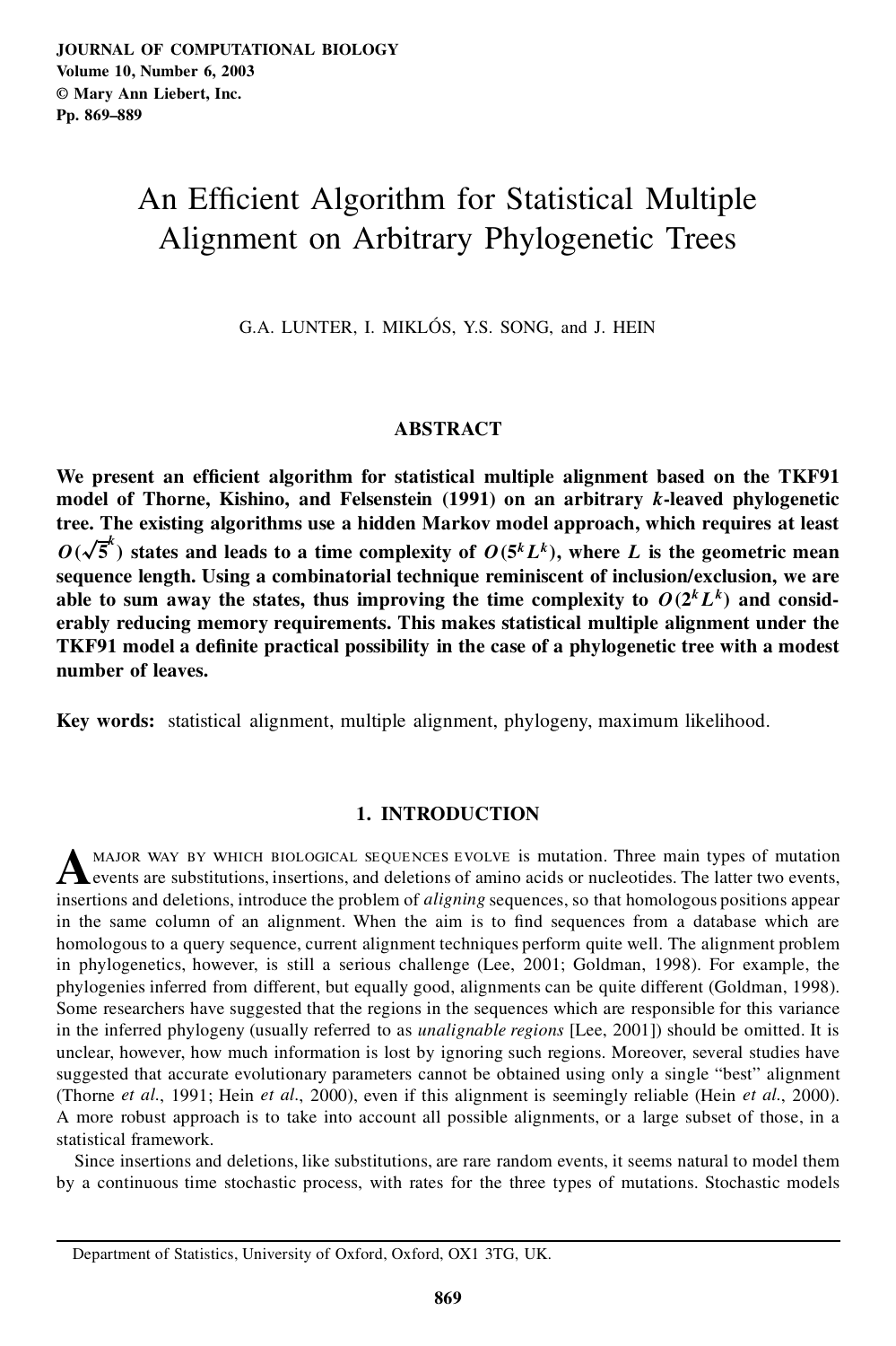for the substitution process are well known and widely used to obtain maximum-likelihood evolutionary parameters (Felsenstein, 1981; Whelan *et al.*, 2001). The model of Thorne, Kishino, and Felsenstein (the TKF91 model, hereafter) of sequence evolution incorporates such a mutation model, and moreover allows a nucleotide to spawn new nucleotides adjacent to itself, and to die. To model evolution on a phylogenetic tree, the TKF91 model is applied to each branch of the tree, and likelihood calculation of multiple alignments then becomes possible.

Since the TKF91 model is reversible (and the sequence distribution at the root is assumed to be at equilibrium), the root placement is immaterial. In the case of two sequences, one of the sequences may therefore be considered the ancestral sequence and the other its descendant. In that framework, the number of possible alignments is finite. When the TKF91 model is applied to a tree, however, an infinite number of sequences may appear at internal nodes, for any given set of sequences which appear at the leaf nodes. Thus, such an extension is not straightforward, and several methods have been proposed. For star-shaped trees, Steel and Hein (2001) have constructed an algorithm with  $O(L^{2k})$  running time for k sequences with geometric mean length  $L$ , and it has subsequently been extended, with similar time complexity, to binary trees (Hein, 2001). Thenceforth, the time complexity has been reduced to  $O(4^kL^k)$  for star-shaped trees (Miklós, 2002) and to  $O(5^k L^k)$  for arbitrary binary trees (Hein *et al.*, 2002) (see Appendix B). In the latter paper, the TKF91 model has been reformulated as a multiple hidden Markov model, in which likelihood calculations can be performed using forward and backward algorithms known in the HMM literature (Durbin *et al.*, 1998). Similar ideas have appeared for pairwise and triplewise statistical alignment as well, e.g., Holmes and Bruno (2001) give HMM formulations for alignment on two- and three-leaved trees and use it for sampling larger trees. In the Markov models, there are  $O(\sqrt{5}^k)$  states, and therefore the running time of these algorithms is indeed  $O(5^k L^k)$ , in accordance with the general theory of HMMs (Durbin *et al.*, 1998). The memory usage is of the order  $O(\sqrt{5}^k L^k)$  if the entire dynamic programming table is retained and  $O(\sqrt{5}^k L^{k-1})$  if not (Hirshberg, 1977).

Because of the large number of states, the aforementioned algorithms are quite slow, even for a moderate number of sequences. Hein *et al.* (2000), however, have developed an algorithm forstatistical alignment of two sequences which needs neither different states of a HMM nor partition of probabilities into different types of alignments (Thorne *et al.*, 1991). This is in contrast to the original formulation of the TKF91 model, which uses three states. The algorithm of Hein *et al.* (2000) is, both in time and space complexity, as simple as the traditional distance- or similarity-based dynamic programming algorithms (Needleman and Wunsch, 1970; Sankoff and Kruskall, 1983). Henceforward, we refer to it as the *one-state recursion*.

In this paper, we present a one-state recursion for statistical alignment on arbitrary phylogenetic trees. Essentially, it combinesthe idea of Hein *et al.* (2000) generalized to trees and Felsenstein's reverse traversal algorithm (1981). The first idea allows us to reduce the number of states to one, and the second to compute in linear time the exponential number of terms that occur in the transition factors. The resulting algorithm has time complexity  $O(2^{k}L^{k})$  and space complexity  $O(L^{k})$  if the entire dynamic programming table is stored in memory,  $O(L^{k-1})$  if not. This represents a great saving in both space and time compared to the hidden Markov recursion and makes statistical alignment on a phylogenetic tree of modest size a definite practical possibility. Indeed, we have implemented both methods for three and four sequences and achieved a considerable acceleration. One of us (IM) was able to perform a likelihood ratio test (Felsenstein, 1981; Whelan *et al.*, 2001) for more than 250 triplets of yeast protein sequences in a day, using triplewise statistical alignments. Moreover, this one-state recursion can be coupled with corner-cutting techniques (Hein *et al.*, 2000), which provides further reduction both in time and space complexity.

The organization of this paper is as follows. We briefly describe the TKF model in Section 2 and discuss in Section 3 the one-state recursion in the case of two sequences. The two-sequence example is simple, but well illustrates our general approach. We discuss in Section 4 our algorithm forthe one-state recursion and consider a specific application in Section 5. The main ideas underlying our proof are sketched in Section 6. The general one-state recursion is described in Section 7 and the computation of the transition factors which occur in the recursion is discussed in Section 8. In Appendix C we draw a connection with a hidden Markov model and describe how optimal alignments can be obtained. We conclude with some remarks and discussion in Section 9. In the appendix, we show that the number of Markov states in the HJP recursion is  $O(\sqrt{5}^k)$  and give a proof of Lemma 1 from Section 7.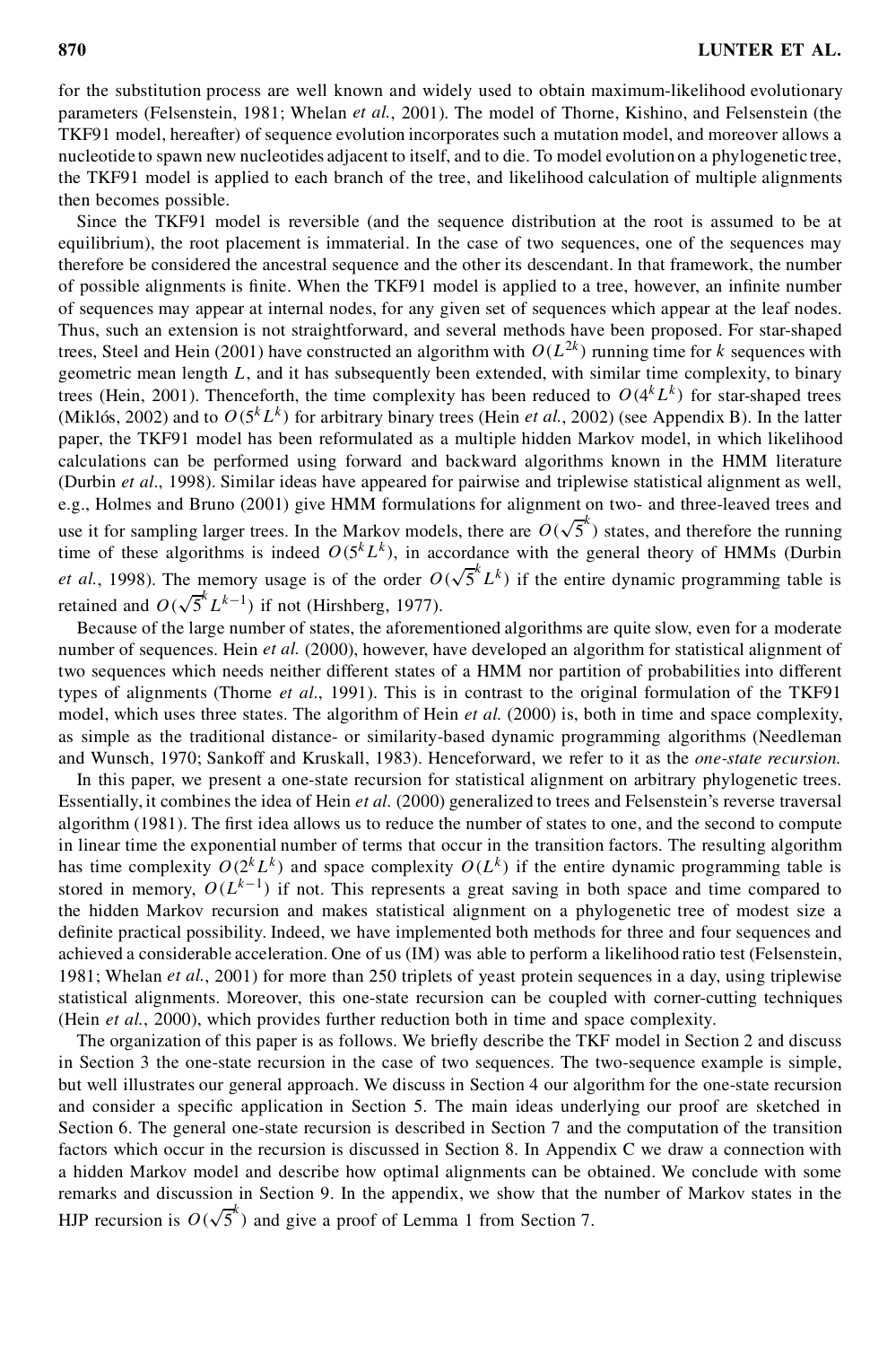## **2. THE TKF MODEL**

The TKF91 model is a continuous time reversible Markov model for the evolution of nucleotide (or amino acid) sequences. It models three of the main processes in sequence evolution, namely *substitutions*, *insertions*, and *deletions* of nucleotides, approximating these as single-nucleotide processes. A nucleotide sequence is represented by an alternating string of *nucleotides* and *links* connecting the nucleotides, and this string both starts and terminates with a link. We adopt the view that insertions originate from links and add a nucleotide–link pair to the *right* of the original link; deletions originate from nucleotides and have the effect of removing the nucleotide and its right link. (This view is slightly different but equivalent to the original description; see Thorne *et al.* [1991].) In this way, nucleotide subsequences evolve independently of each other, and the evolution of a nucleotide sequence is the sum of the evolutions of individual nucleotide–link pairs. The leftmost link of the sequence has no corresponding nucleotide to its left; hence, it is never deleted, and for this reason it is called the *immortal link*.

Since subsequences evolve independently, it suffices to describe the evolution of a single nucleotide–link pair. In a given time span  $\tau$ , this evolves into a sequence of nucleotides of finite length. The first nucleotide of this sequence may be homologous to the original one, while subsequent ones will be nonhomologous. Table 1 summarizes the corresponding probabilities. The parameters  $\lambda$  and  $\mu$  are the birth rate per link and the death rate per nucleotide, respectively, and in order to have a finite equilibrium sequence length, we require  $\lambda < \mu$ . For brevity, we write

$$
\beta(\tau) = \frac{1 - e^{(\lambda - \mu)\tau}}{\mu - \lambda e^{(\lambda - \mu)\tau}}.
$$

On the right-hand side of the arrow in the column labeled "Fate,"  $C$  denotes a nucleotide homologous to the original nucleotide, whereas #'s denote nonhomologous nucleotides. The immortal link is denoted by  $\star$ , and other links are suppressed. All final arrangements can be thought of as being built from five basic "processes" which we call Birth, Extinction, Homologous, New (or Nonhomologous) and Initial (or Immortal). These processes are labeled by their initials, and each corresponds to a specific probability factor as follows:

$$
B_{\tau} = \lambda \beta(\tau) \qquad E_{\tau} = \mu \beta(\tau) \qquad I_{\tau} = 1 - \lambda \beta(\tau)
$$
  

$$
H_{\tau} = e^{-\mu \tau} (1 - \lambda \beta(\tau)) \qquad N_{\tau} = (1 - e^{-\mu \tau} - \mu \beta(\tau)) (1 - \lambda \beta(\tau))
$$
 (1)

In a tree, time flows forward from the root to the leaves, and to each node of the tree we associate a time parameter  $\tau$  which is set equal to the length of the incoming branch. For the root,  $\tau = \infty$  by assumption of stationarity at the root, and the resulting equilibrium length distribution of the immortal link sequence is geometric with parameter  $B_{\infty} = \lambda/\mu$  (where length 0 is possible); other links will have left no descendants since  $H_{\infty} = N_{\infty} = 0$ .

In the original TKF91 model, a simple substitution process known as the "Felsenstein81 model" (Felsenstein, 1981) has been used. It is straightforward to replace this by more general models for substitutions of nucleotides or amino acids (Hein *et al.*, 2000). In the present paper, when a new nonhomologous character appears at a node (as the result of a B or N process), it is always drawn from the equilibrium distribution; if a character at a node is homologous to the character at its immediate ancestral node, then the probability of this event is given by the chosen substitution model.

| Fate                           | Probability                                                                                 | Label                     |
|--------------------------------|---------------------------------------------------------------------------------------------|---------------------------|
| $C \rightarrow C#^{n-1}$       | $e^{-\mu\tau}(1-\lambda\beta(\tau))(\lambda\beta(\tau))^{n-1}$                              | $H_{\tau} B_{\tau}^{n-1}$ |
| $C \rightarrow \#^n$           | $(1 - e^{-\mu \tau} - \mu \beta(\tau))(1 - \lambda \beta(\tau))(\lambda \beta(\tau))^{n-1}$ | $N_{\tau}B_{\tau}^{n-1}$  |
| $C \rightarrow -$              | $\mu \beta(\tau)$                                                                           | $E_{\tau}$                |
| $\star \rightarrow \star \#^n$ | $(1 - \lambda \beta(\tau))(\lambda \beta(\tau))^n$                                          | $I_{\tau} B_{\tau}^{n}$   |

Table 1. Probabilities of the TKF91 Model (See Text)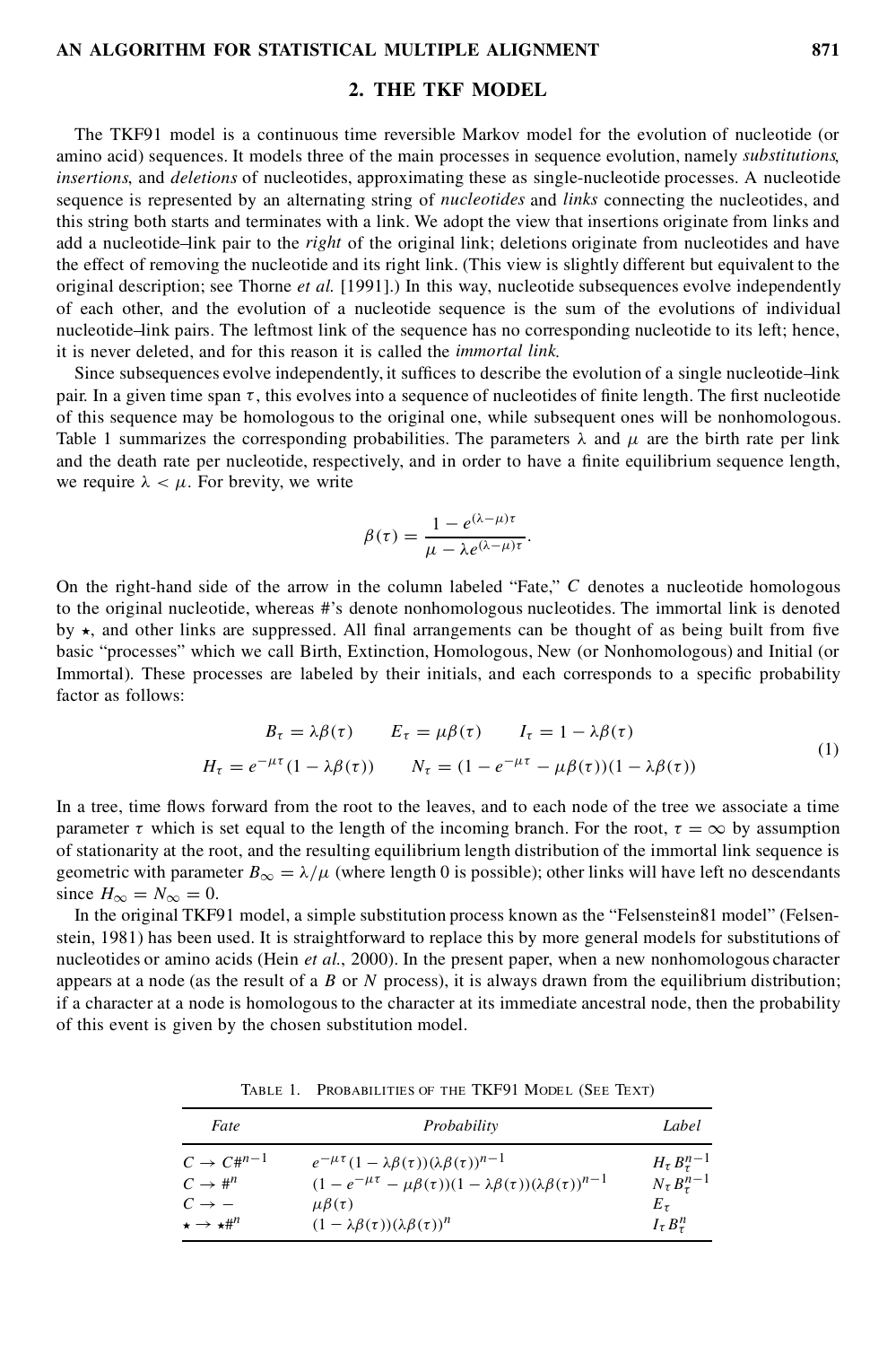Note that we do not sum over possible *alignments*, but over what we call evolutionary *histories* (see section 7.1), which is a discrete summary of the actual evolutionary events in the model specifying the fate of all ancestral nucleotides. As was pointed out by Thorne *et al.* (1991), for two sequences, there is almost a correspondence between alignment and evolutionary history (except that gaps in two sequences that immediately follow each other may be interchanged without changing the interpretation as alignments whereas the evolutionary interpretation in the TKF model is different.) This almost-correspondence breaks down for trees with larger number of leaves, since information on what occurs at internal nodes is lost in an alignment, which only records the homology structure of observed nucleotides.

# **3. ONE-STATE RECURSION: A GRAPHICAL PROOF FOR TWO SEQUENCES**

Hein *et al.* (2000) give a proof for the one-state recursion in the case of two-sequence alignment. Here we provide a different proof for this particular case. Our proof for the general case follows a similar line of ideas.

Suppose  $A^1$  is the ancestral sequence observed at the root and  $A^2$  is the descendant sequence which results from the TKF91 process after time  $\tau$ . Let  $A_i^k$  (respectively,  $a_i^k$ ) denote the *i*-long prefix (respectively, the *i*th character) of sequence  $A^k$ . Let  $P(i, j)$  be the joint probability of observing  $A_i^1$  and  $A_j^2$ . Given that  $P(i - 1, j)$ ,  $P(i, j - 1)$ , and  $P(i - 1, j - 1)$  are known, we want to compute  $P(i, j)$ .<br>The possible evolutionary histories (or alignments) are customarily (Thorne *et al.*, 1991) classified into

three groups,  $S^0$ ,  $S^1$ , and  $S^2$ , according to whether the rightmost root link has 0, 1, or at least 2 descendants at the leaf. Another way to define these sets is by the last columns in the alignment; symbolically,  $S^0 = \{\frac{\mu}{L}\}$ , at the leaf. Another way to define these sets is by the last columns in the alignment; symbolically,  $S^0 = \{\frac{u}{n}\}$ ,  $S^1 = \{\frac{u}{n} + \frac{u}{n} - \frac{u}{n}\}$ , and  $S^2 = \{\frac{u}{n} + \frac{u}{n} + \frac{u}{n}\}$ , where the upper symbols represent sets are associated to the evolutionary processes as follows. After the  $B_{\infty}E_{\tau}$  process, the rightmost root link has 0 descendants, so the history is in  $\{\frac{\#}{A}\}$ . After  $B_{\infty}H_{\tau}$  or  $B_{\infty}N_{\tau}$ , it is in  $\{\frac{\#}{\pi}, \frac{\#}{-\pi}\}$ , while after a birth at the leaf node  $(B_\tau)$ , the alignment ends in either of  $\{\frac{\pi}{\pi}, \frac{\pi}{\pi}, \frac{\pi}{\pi}\}$ . These processes may happen in any order, except that a transition from  $\begin{pmatrix} \frac{\mu}{\mu} \\ -1 \end{pmatrix}$  to  $\begin{pmatrix} \frac{\mu}{\mu} \\ \frac{\mu}{\mu} + \frac{\mu}{\mu} \end{pmatrix}$  is not allowed: new births at the leaf  $(B_{\tau})$  processes) are allowed except after an extinction  $(E<sub>\tau</sub>)$  process; see Table 1. A graphical depiction of the three-state recursion that implements this restriction is provided in Fig. 1. The labeled circle segment represents probabilities of observing the associated sequence prefixes, provided the alignment ends according to the labeling.

If we combine the three states at each position, by summing their probabilities, we can still compute the contribution of the vertical and diagonal transitions to the probabilities at  $(i, j)$ , since the transition probabilities ( $p_0$  and  $p_1$ ) do not depend on the state. But, for the horizontal transition we would include a contribution from the illegal transition  $\{\frac{4}{n}\} \rightarrow \{\frac{4}{n} = \frac{1}{n} = \frac{1}{n}\}$  (denoted by a dashed arrow), leading to an overestimation of the probability at  $(i, j)$ . This overestimation can be exactly corrected for, however, since the segment labeled  $\frac{4}{\pi}$  at  $(i, j - 1)$  is the result of a  $B_{\infty}E_{\tau}$  process from position  $(i - 1, j - 1)$  (the dot-dashed arrows in Fig. 1). In summary, if we let  $P(i, j)$  be the sum of the three conditional probabilities at  $(i, j)$ , we obtain the following one-state recursion:

$$
P(i, j) = P(i - 1, j) \times B_{\infty} \pi(a_i^1) E_{\tau}
$$
  
+ 
$$
P(i - 1, j - 1) \times B_{\infty} \pi(a_i^1) \left[ N_{\tau} \pi(a_j^2) + H_{\tau} p(a_i^1 \to a_j^2) \right]
$$
  
+ 
$$
\left[ P(i, j - 1) - P(i - 1, j - 1) B_{\infty} \pi(a_i^1) E_{\tau} \right] \times B_{\tau} \pi(a_j^2).
$$

Here  $\pi(\cdot)$  denotes the equilibrium nucleotide distribution, and  $p(\alpha \to \gamma)$  is the probability that nucleotide  $\alpha$  evolves into  $\gamma$  in time  $\tau$ . After rearranging terms, we arrive at the recursion depicted in Fig. 2.

Although it is possible, in principle, to manually derive analogous recursions for an arbitrary number of sequences following the same line of reasoning, such an approach rapidly gets very tedious, as the number of terms which one needs to consider grows exponentially with the number of sequences. The goal of the present paper is to provide a more constructive method that allows us to prove that a one-state recursion indeed exists for arbitrary trees. Of more practical importance, the proof immediately suggests an efficient method for calculating the transition factors, through a post-order tree traversal algorithm, thus allowing computational derivation of the desired one-state recursion for arbitrary trees.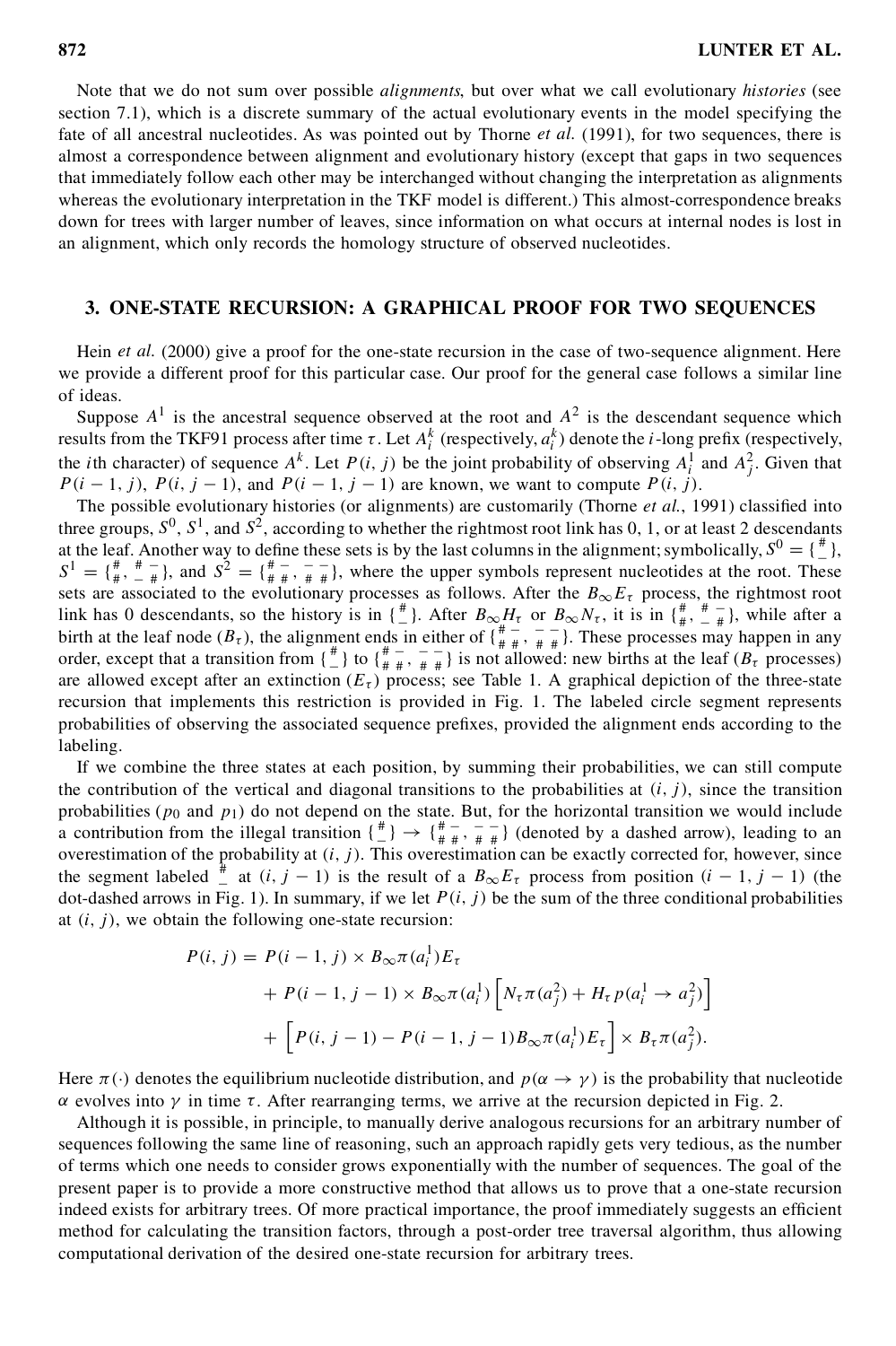

**FIG.** 1. A graphical representation of the three-state recursion for two-sequence alignment. The  $p_k$  are transition probabilities associated to  $S^k$  (see text):  $p_0 = B_{\infty} E_{\tau}$ ,  $p_1 = B_{\infty} H_{\tau} + B_{\infty} N_{\tau}$ , and  $p_2 = B_{\tau}$ . Circles represent positions in the dynamic programming table; circle segments correspond to the three states. The  $#$  and  $-$  symbols represent residues and gaps in the last (two) column(s) of the partial alignment.



**FIG. 2.** The one-state recursion for two sequences. The factors next to the arrows are "transition factors," not probabilities. Due to combining states, negative terms appear to compensate for illegal transitions implicit in other transition factors.

# **4. ALGORITHM**

Using the TKF model, it is easy to compute the likelihood of a specific evolutionary history, given as a sequence of events. In effect, this integrates out all possible evolutionary histories on the edges of the phylogenetic tree, while fixing the nucleotide sequences and their mutual alignment at internal nodes. The likelihood of observing the given nucleotide sequences at the leaves is obtained by summing this likelihood over all possible sequences of events. Since we usually do not have information about nucleotide sequences at the internal nodes, such a computation should sum out the internal nucleotide sequences as well. This is what our algorithm computes.

In order to write down the main theorem, we need some notation. Set  $T$  is the set of nodes of the phylogenetic tree relating the sequences, and r is its root. If  $n \in T$  is a node, then  $n_l$  and  $n_r$  denote the left and right immediate descendants of n. For a node n,  $\tau(n)$  denotes the length of the incoming branch,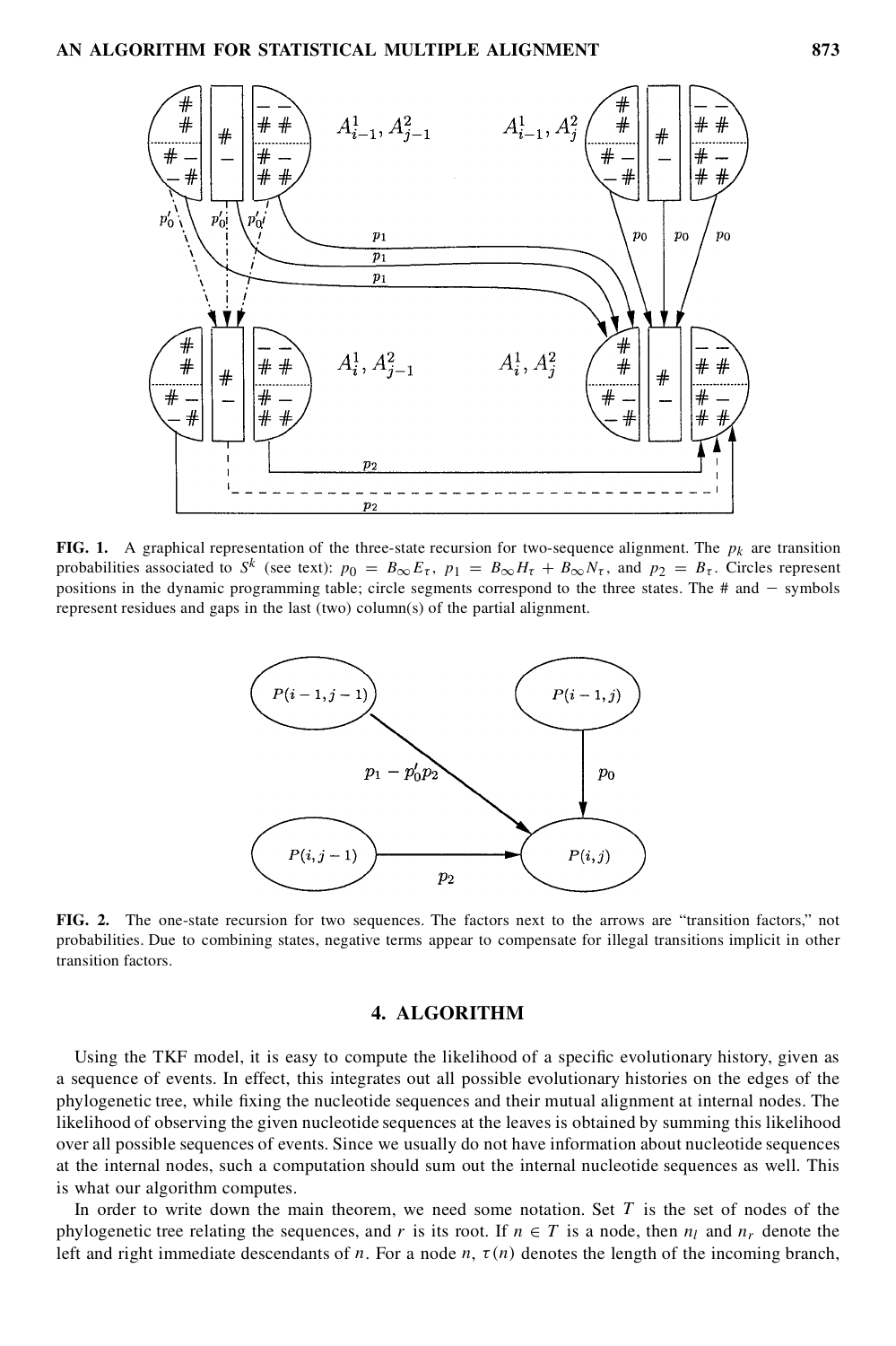and we abbreviate  $B_n := B_{\tau(n)}$  etc. For the root,  $\tau(r) = \infty$  by assumption. Finally,  $p_n(\alpha \to \gamma)$  is the probability that nucleotide  $\alpha$  evolves into  $\gamma$  in time  $\tau(n)$ .

**Theorem 1.** Suppose  $A^1, \ldots, A^k$  are sequences related by a phylogenetic tree T with k leaves and root r. Let  $K = (K_1, ..., K_k)$  and let  $P(K)$  be the probability of producing, under the TKF91 model, the *prefixes of*  $A^1, \ldots, A^k$  *up to position*  $K_1, \ldots, K_k$ *, respectively, where the numbering starts at* 0 *with the immortal link. The following algorithm computes* P.**K**/*:*

$$
P(\mathbf{0}) = \frac{\prod_{n \in T} (1 - B_n)}{G_0^0(r, -)},
$$
  

$$
P(\mathbf{K}) = \frac{1}{G_K^0(r, -)} \sum_{\mathbf{v} \in \{0, 1\}^k \setminus 0} (-G_K^{\mathbf{v}}(r, -)) P(\mathbf{K} - \mathbf{v}).
$$

*If* n *is an internal node, then*

$$
G_{\mathbf{K}}^{\mathbf{v}}(n,\alpha) = \left[ E_{n_l} G_{\mathbf{K}}^{\mathbf{v}}(n_l, -) + \sum_{\gamma} \left( H_{n_l} p_{n_l}(\alpha \to \gamma) + N_{n_l} \pi(\gamma) \right) G_{\mathbf{K}}^{\mathbf{v}}(n_l, \gamma) \right]
$$
  

$$
\times \left[ E_{n_r} G_{\mathbf{K}}^{\mathbf{v}}(n_r, -) + \sum_{\gamma} \left( H_{n_r} p_{n_r}(\alpha \to \gamma) + N_{n_r} \pi(\gamma) \right) G_{\mathbf{K}}^{\mathbf{v}}(n_r, \gamma) \right],
$$
  

$$
G_{\mathbf{K}}^{\mathbf{v}}(n, -) = G_{\mathbf{K}}^{\mathbf{v}}(n_l, -) G_{\mathbf{K}}^{\mathbf{v}}(n_r, -) - B_n \sum_{\gamma} \pi(\gamma) G_{\mathbf{K}}^{\mathbf{v}}(n, \gamma).
$$

*If* n *is a leaf node, then*

$$
G_{\mathbf{K}}^{v}(n,\alpha) = \begin{cases} 1, & \text{if } v_n = 1 \text{ and } a_{K_n-1}^n = \alpha, \\ 0, & \text{otherwise.} \end{cases}
$$

$$
G_{\mathbf{K}}^{v}(n,-) = \begin{cases} 1, & \text{if } v_n = 0, \\ -B_n \pi (a_{K_n-1}^n), & \text{if } v_n = 1. \end{cases}
$$

By  $K_n$ , we mean the component of the vector **K** corresponding to leaf n, and similarly for  $v_n$ . By  $a_{K_n-1}^n$ *we denote the character at position*  $K_n - 1$  *in the sequence at leaf n*.

The numbers  $G_K^{\mathbf{v}}(r, -)$  are the *transition factors* and play the same role as the transition factors in Fig. 2. They are sums and differences of probabilities, designed to exactly cancel all contributions of illegal transitions due to the merging of states into a single probability, analogous to the two-sequence case described in Section 3. Since we now have  $k$  leaves, the dynamic programming recursion for  $P$  refers back to  $2^k - 1$  entries, instead of just three.

Note that  $G_K^0$  does not depend on **K**, so a small acceleration can be achieved by computing the prefactor  $1/G_K^0$  only once. A more substantial acceleration is achieved by noting that  $G_K^v(n, \alpha)$  and  $G_K^v(n, -)$  depend only on the components of  $\bf{v}$  which correspond to the leaves contained in the subtree of  $n$ . Therefore, if the tree with root *n* has *s* leaves, it is enough to compute  $G_K^{\mathbf{v}}(n, \alpha)$  for  $2^s$  values of **v**. Once these are computed, any entry for the ancestral node can be computed in constant time. Therefore, the overall running time of the algorithm is  $2^k L^k$ , where k is the number of sequences and L is the geometric mean of the sequence lengths.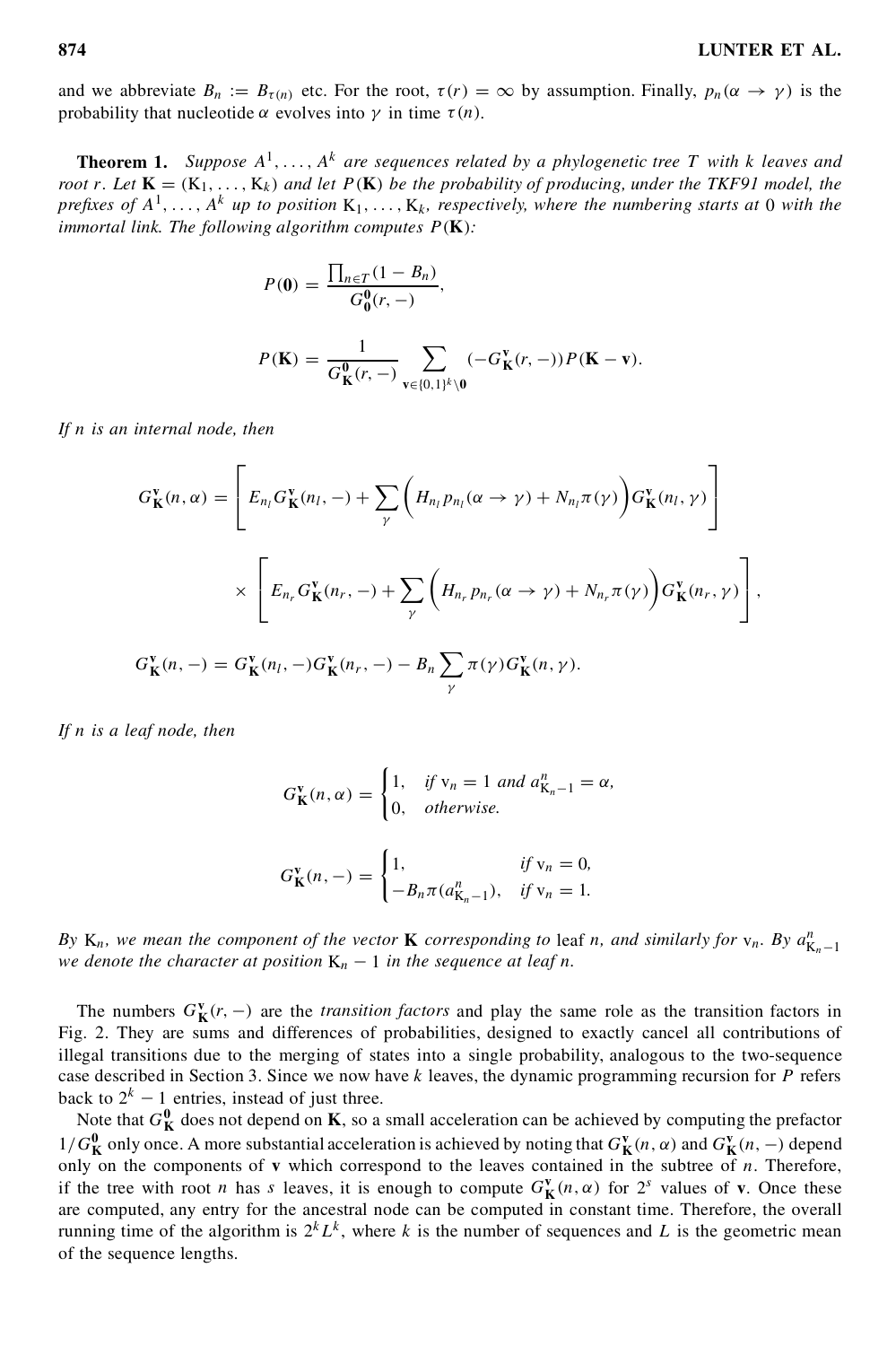# **5. AN EXAMPLE**

As a concrete example, we have used our algorithm to find the most likely evolutionary tree which relates the following four globins: human  $\alpha$ 1 and  $\beta$  hemoglobins, human myoglobin, and leghemoglobin from the bean *Canavalia lineata*. There are three topologically different unrooted trees with four leaves, and we have estimated maximum likelihood parameters for each of them. The most likely tree is, as expected, the one that groups human  $\alpha$ 1 and  $\beta$  hemoglobin together; the likelihoods of the other two trees are about a factor 400 smaller (see Fig. 3). After obtaining the maximum likelihood tree, the maximum likelihood alignment can be obtained using the Viterbi algorithm. This alignment is shown in Table 2. For a more detailed discussion on the Viterbi algorithm, see Appendix C.

We have optimized the likelihood as a function of the five branch length parameters and  $\lambda$ ; the deletion rate parameter  $\mu$  has been adjusted to make the expected sequence length  $\frac{\lambda}{\mu - \lambda}$  equal to the average sequence length. By using corner cutting methods, we could confine the calculation to the parts of the



**FIG. 3.** Maximum likelihood trees relating human  $\alpha$ 1 and  $\beta$  hemoglobins, myoglobin, and bean leghemoglobin, for all three topologically distinct trees; total likelihood values and insertion rate; and estimated standard deviations. The numbers refer to branch lengths in units of expected number of substitutions per site. As substitution rate matrix we used Dayhoff's PAM matrix.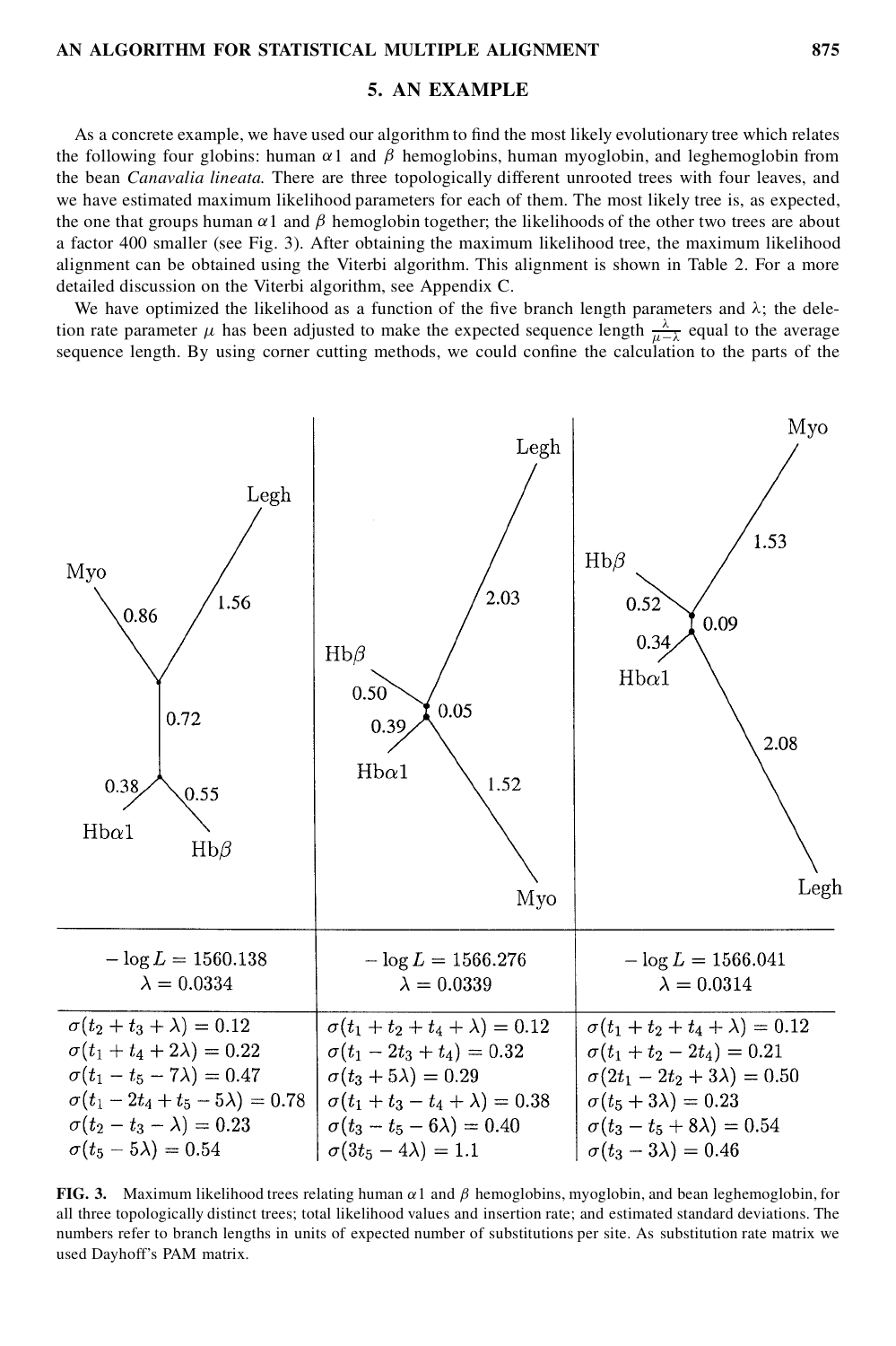|       | TABLE 2. THE MAXIMUM LIKELIHOOD ALIGNMENT FOR THE FIRST PEDIGREE IN FIG. 3 <sup>a</sup> |
|-------|-----------------------------------------------------------------------------------------|
| Hba1: | MV--LSPADKTNVKAAWGXVGAHAGEYGAEALERMHSFPTTKTYFPHF--DLS-H-----GSAQVKGHGKKVAD-AL-TNA-      |
| Hbb:  | MV-HLTPEEKSAVTALWGKV--NVDEVGGEALGRLLVVYPWTQRFFESF-GDLSTPDAVM-GNPKVKAHGKKVLG-AF-SDG-     |
| Myo:  | MG--LSDGEWQLVLNVWGKVEADIPGHGQEVLIRLFKGHPETLEKFDKFK-HLKSEDE-MKASEDLKKHGATVLT-AL-GGI-     |
| Legh: | MGA-FSEKQESLVKSSWEAFKQNVPHHSAVFYTLILEKAPAAQNMFS-F---LSNGVD-P-NNPKLKAHAEKVFKMTVDSAVQ     |
|       | VAHVDDMPNALSALSDLHAHKLRVDPVNFK-LLSHCLVTLAAHLPAEFTPAVHASLDKFLASVSTVL-TS-K---YR-          |
|       | LAHLDNLKGTFATLSELHCDKLHVDPENFR-LLGNVLVCVLAHHFGKEFTPPVQAAYQKVVAGVANAL-AH-K---YH-         |
|       | LKKKGHHEAEIKPLAQSHATKHKI-PVKYLEFISECIIQVLQSKHPGDFGADAQGAMNKALELFRKDMASNWELGFQG          |
|       | LRAKGEVVLADPTLGSVHVQKGVLDP-HFL-VVKEALLKTFKEAVGDKWNDELQNAWEVAYDELAAAI-KK-A-MGSA-         |

<sup>a</sup>The log-likelihood of this alignment is  $-1593.223$ .

dynamic programming table which contribute noninfinitesimally to the final probability, resulting in a speedup of about a factor of 500. At the extremal point we estimated the second derivative to get a covariance matrix; see Fig. 3 for the standard deviations in the directions of the eigenvectors of this matrix.

### **6. IDEA OF PROOF**

Our aim is to give a "one-state" dynamic programming algorithm for calculating the joint likelihood of observing a set of sequences at the leaves of an evolutionary tree. This likelihood is the sum of the probabilities of all evolutionary histories which produce the observed sequences at the leaves.

We introduce the concept of an *event* which corresponds to a nucleotide birth at a node of the phylogenetic tree and its subsequent fate down its descendant subtree. More precisely, in the process of going from one node to a descendant node, one of the following three things may happen: The nucleotide may survive as a homologous nucleotide, it may die leaving at least one surviving new nucleotide, or it may go extinct altogether. These three possibilities are labeled H, N, and E, respectively, as discussed in Section 2. In the first two cases, other nonhomologous descendants may have been born, but these possibilities are dealt with in subsequent events. Hence, in this model, evolutionary histories of nucleotide sequences correspond to sequences of events. However, this correspondence is not one to one for two reasons. One reason is that we need to honor the TKF model, which does not allow extinct nucleotidesto spawn new ones. (In Table 1, this is reflected by the third entry,  $C \rightarrow -$ , which is the only one that may not be followed by a string of #'s.) The other reason is that different sequences of events may represent the same evolutionary history, since the relative ordering of events on disjoint subtrees has no meaning. In a Markov chain approach, these two requirements are met by defining states and by ruling out certain events (i.e., transitions, in the Mealy machine view [Durbin *et al.*, 1998]) in certain states. Essentially that is how we also approach the problem. We define a "state" and use it to rule out events which violate the TKF model. Our choice of state (see Fig. 4) still allows overcounting of histories. To overcome this, we require the events to be *ordered* in a specific way depending on the state.

The ordering we use has the property that in properly ordered sequences of events, an event which violates the TKF model can be recognized by comparing it to its immediate predecessor. This means that we do not need the state to decide which events are allowed, but the state is still used to define the proper ordering. We can now use a recursion which, as a first approximation, allows all events. This includes all *legal* sequences of events, as well as some sequences of events which end in an illegal pair, either because they are not properly ordered, or because they violate the TKF model. As a second approximation, we subtract all sequences of events which end in particular illegal pairs. In the same way as before, this includes some illegal triplets which should not have been subtracted, and these are added in again, etc., in a procedure reminiscent of inclusion–exclusion. We have dubbed the pairs, triplets, etc. involved in this procedure the *disallowed sequences*.

It turns out that there exist only finitely many disallowed sequences, so that the inclusion–exclusion procedure stops after nitely many steps (bounded by the number of nodes in the tree). Moreover, disallowed sequences emit at most one nucleotide per leaf, and that leads to a recursion which refers back only to the  $2^k - 1$  nearest predecessors in the k-dimensional dynamic programming table, where k is the number of leaves.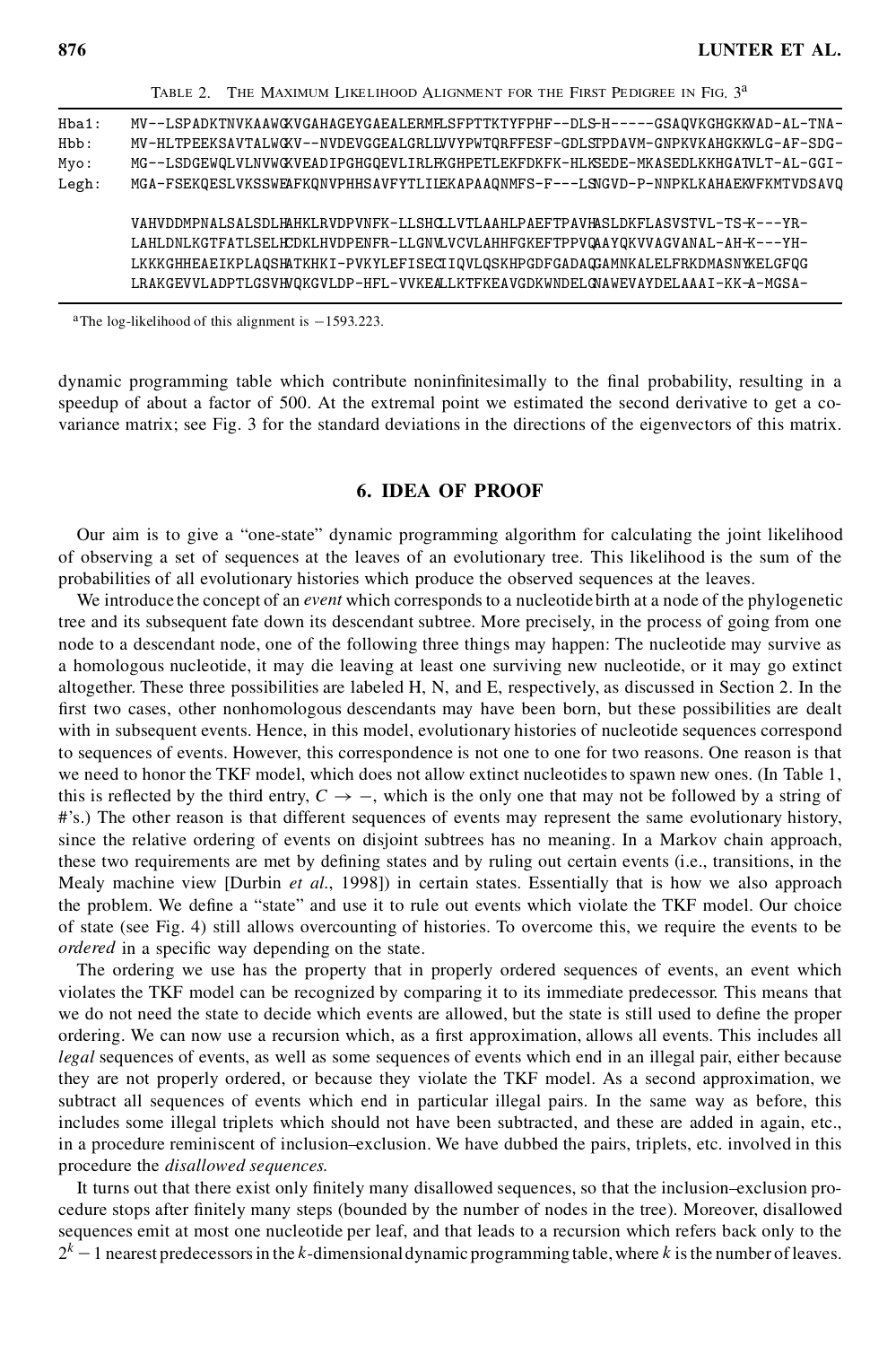

**FIG. 4.** (a) A 6-leaved phylogenetic binary tree. (b) A possible state. Filled circles  $\bullet$  (resp., open circles  $\circ$ ) represent the nodes which are contained (resp., not contained) in the state. (**c**) A possible event. Any node without a label is not contained in the subtree corresponding to the event.

The ordering, and hence the disallowed sequences we have to sum over, still depends on the state. However, the state turns out to influence only the *ordering* of the elements of these disallowed sequences, not the set of events themselves. More precisely, for each state, there is a one-to-one correspondence between such sets (that we call *illegal sets*) and disallowed sequences. The terms involved in the summation do not depend on the ordering, and this enables us to sum away the dependence on the state. A small technical problem is that some events do not emit any character (known in the HMM literature as "silent states"). These events lead to self-references in the recursion, turning it into a (trivial, one-dimensional) linear equation. We can sum over infinitely many possible silent events using the standard "wing folding" technique (Eddy, 2001), which amounts to solving the linear equation.

It remains to compute the transition factors, which involve sums over illegal sets of events that lead to specific emissions. The number of illegal sets is still exponential in the number of nodes in the phylogenetic tree. However, using a correspondence between illegalsets and labelings of the tree, it is possible to compute this sum in linear time using a reverse-traversal algorithm. This recursion also deals with the nucleotide assignments in the internal nodes of the tree, similar to Felsenstein's postorder tree traversal algorithm (Felsenstein, 1981).

# **7. THE GENERAL ONE-STATE RECURSION**

In this section, we introduce the general one-state recursion. The main result is presented in Section 7.2; to maintain the flow of discussion, we defer the proof until Appendix A. In Section 8, to arrive at the algorithm discussed in Section 4, we combine the result of the present section with a fast algorithm for computing the transition factors.

#### *7.1. De nitions*

Let  $T$  denote the set of nodes of a rooted phylogenetic binary tree. Note that we suppose the tree edges to be given and fixed and that we only include the nodes in our representation  $T$ . Although the tree is rooted, the root position is immaterial because of reversibility of the model (Felsenstein's *pulley principle*, [1981]). The root may coincide with an internal node, giving a zero-length edge and somewhat simplifying the recursion, but for clarity we do not consider that case here.

A *subtree* t of T is a set of nodes with the properties that (i) for any node  $n \in t$ , its descendants are in t, and (ii) there is a unique node, called the *root* of t and denoted by  $r(t)$ , without a parent. A *labeling* of a tree t is a function  $l : t \to \{B^{\alpha}, -, H^{\alpha}, N^{\alpha} \mid \alpha \in A\}$ , where A is the alphabet, which is  $\{A, C, G, T\}$  in the case of DNA sequences. Symbols  $B$ ,  $H$ , and  $N$  stand for birth, homologous, and new, respectively, as discussed in Section 2, and  $\alpha$  is the character associated to the process. The symbol "–" stands for "no character" and means that an  $E_{\tau}$  (extinction) process has occurred somewhere higher up in the tree.

An *event* e is a pair  $(e^t, e^l)$ , where  $e^t$  is a subtree of T and  $e^l$  a labeling of  $e^t$ , with the additional properties that (i)  $e^{l}(n) = B^{\alpha}$  (any  $\alpha$ ) if and only if  $n = r(e^{t})$ , and (ii) if  $e^{l}(n) = -$  for any  $n \in e^{t}$ , then  $e^{l}(n') = -$  for all descendants n' of n. In this way, an event represents the birth of a nucleotide at  $r(e^{t})$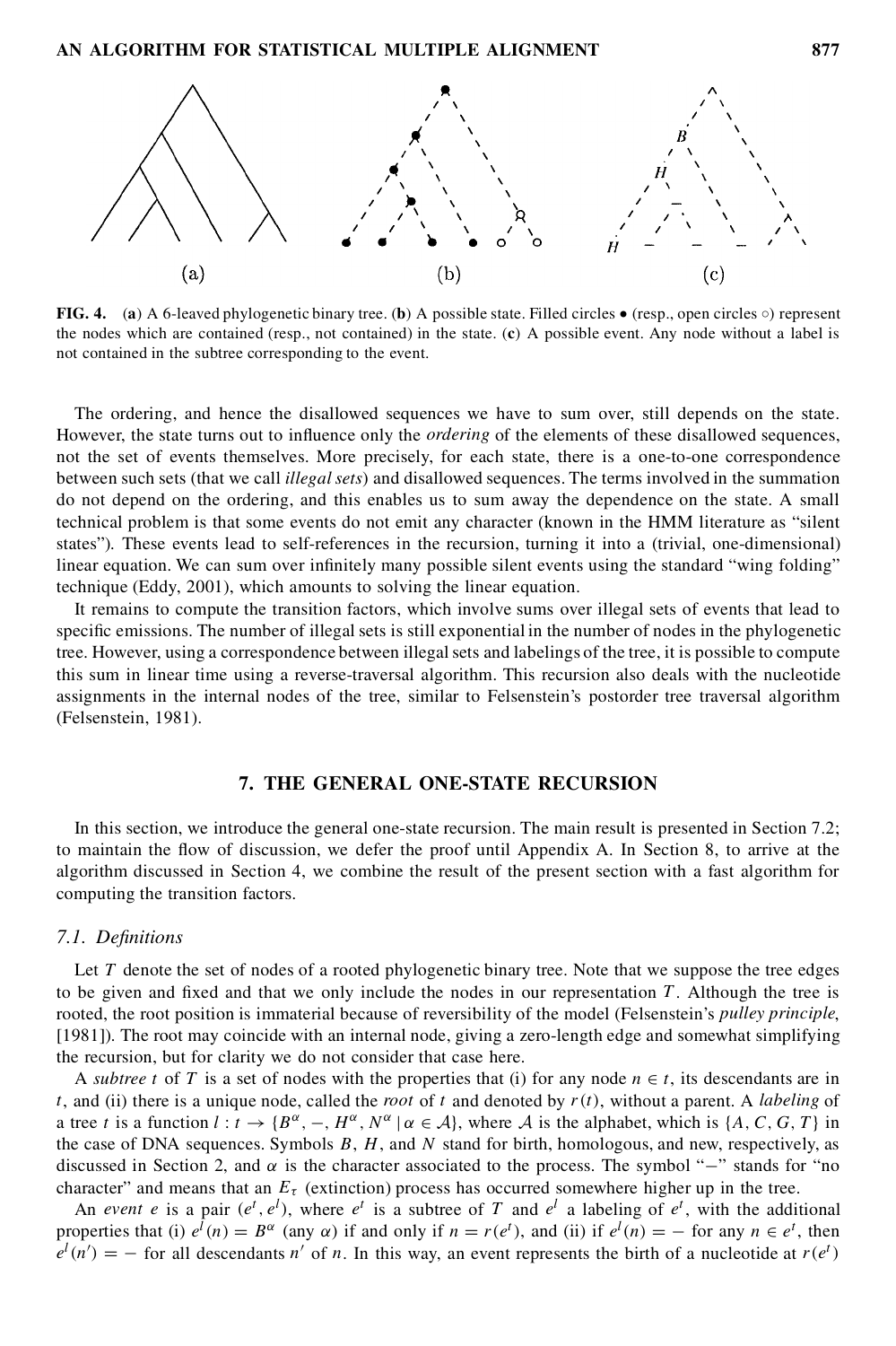

**FIG. 5.** Three possible events.

and its subsequent fate down the phylogenetic tree. An event carries a definite probability  $p(e)$  which can be calculated from the TKF91 model, and we will concern ourselves with that in Section 8. Note that an event gives rise to at most one new nucleotide at each leaf sequence, and that such nucleotides may or may not be homologous to each other.

We consider *sequences* of *events*, denoted by  $E = (e_1, e_2, \ldots, e_N)$ . These give rise to sequences of *states*  $(S_1, S_2, \ldots, S_N)$ , which are defined recursively as follows:  $S_1 := T$  and  $S_{i+1} := (S_i \setminus e_i^t) \cup \{n | n \in I\}$  $e_i^t$  and  $e_i^l(n) \neq -$ }. The state  $S_i$  determines at which nodes new nucleotides may be born at event *i*. Figures 4 and 5 illustrate these definitions.

We introduce some notation for convenience:  $t_i := e_i^t$ ,  $r_i := r(e_i^t)$ ,  $l_i := e_i^t$ . These stand for the *tree*, the *root*, and the *labeling* of event  $e_i$ . We define the *context*  $c_i$  by  $c_i := F$  if  $r_i \in S_i$ , and  $c_i := I$  if  $r_i \notin S_i$ , meaning *fertile* if the birth of event  $e_i$  occurred at a live node, *infertile* if not. An event  $e_i$ if  $c_i = F$ . A sequence of events is called *legal* if all events are legal. We define those (and only those) states that may result from a sequence of legal events to be *legal states*. Equivalently, we may define legal states as those which are the result of a single event at the root, or yet differently as  $T$  with a number of proper subtrees removed. Examples of legal and illegal states are provided in Fig. 6.

In a sequence  $E$  of events, the ordering of the events is important insofar as it determines the ordering of events pertaining to each individual leaf sequence. Permutations do not change the evolutionary history represented by a sequence as long as, for all leaves  $n$ , the ordering in the subsequence of those events which



**FIG. 6.** Sequences of states corresponding to the sequences  $(e, e')$  and  $(e, e'')$  of events, where  $e, e', e''$  are as in Fig. 5. The sequence  $(e, e')$  is a legal sequence resulting is a legal state, whereas  $(e, e'')$  is an illegal sequence giving rise to an illegal state. Note that  $(e, e', e'')$  is a legal sequence.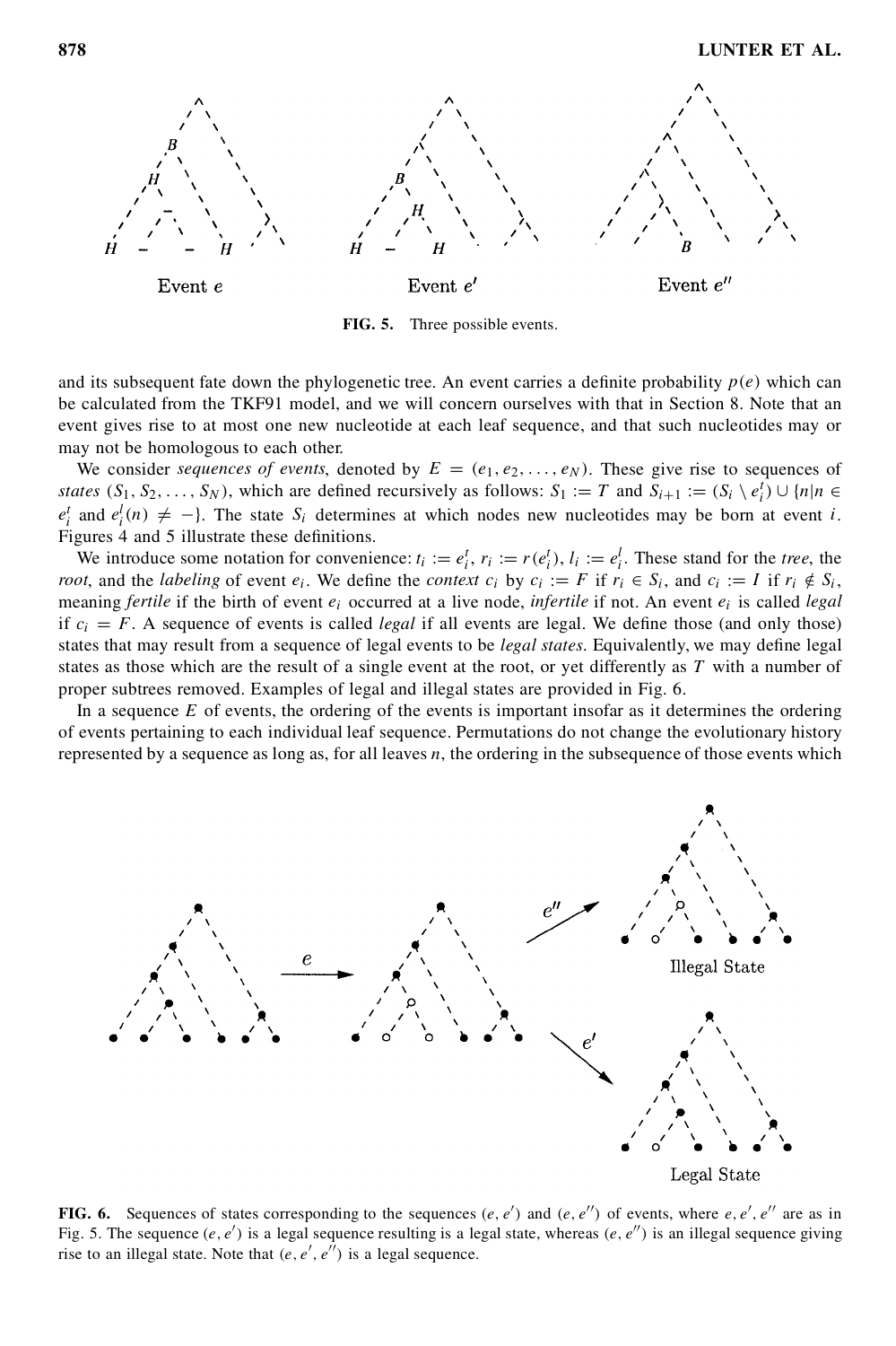intersect the path from root to *n* is undisturbed. More precisely, two sequences  $E = (e_1, \ldots, e_N)$ ,  $E' =$  $(e'_1, \ldots, e'_N)$  represent the same history iff there exists a permutation  $\sigma$  of  $\{1, \ldots, N\}$  such that

$$
e_{\sigma(i)} = e'_i
$$
 and  $i < j$ ,  $t_i \cap t_j \neq \emptyset \Rightarrow \sigma(i) < \sigma(j)$ .

We call these  $\sigma$  *allowed permutations* (for E). This defines an equivalence relation on the set of sequences of events. We call the equivalence class of any sequence of events the *(evolutionary)* history defined by that sequence.

Although in general the state depends on the ordering of events, the context  $c_j$  depends only on the history, since it depends on whether  $r_j \in S_j$ , which in turn depends on  $l_i(r_j)$ , for the unique  $i < j$  with  $r_j \in t_i$  and  $r_j \notin t_k$  for all  $i < k < j$ . The pair  $(j, i)$  so defined is equivariant under allowed permutations; i.e., the indices of the pair transform according to the permutation. This allows us to define a *legal history* to be a history represented by a legal sequence of events.

#### *7.2. Summing away the states*

We denote by  $E(K)$  a set of legal sequences of events which emit the prefixes of the given sequences  $A^1, \ldots, A^k$  up to position  $K = (K_1, \ldots, K_k)$  and which contains precisely one representative of each history compatible with the emissions. The quantity of interest is the likelihood

$$
P(K) := \prod_{n \in T} (1 - B_n) \sum_{(e_1, ..., e_N) \in E(K)} p(e_1) \cdots p(e_N).
$$

To state the main result of this section, we need to introduce one more definition, which admittedly comes out of the blue at this point. The connection is made at the end of the proof in Appendix A.

**Definition 1** (set of nested events). A set of events  $\{e_1, \ldots, e_N\}$  is called a set of nested events *if*  $t_i \supseteq t_j \Rightarrow l_i(r_j) = -.$ 

**Lemma 1.** *The likelihood*  $P(K)$  *satisfies the following equation:* 

$$
P(K) = \sum_{e} P(K - \mathbf{v}_e) p(e)
$$
  
\n
$$
- \sum_{\{e_1, e_2\}} \sum_{\text{nested events}} P(K - \mathbf{v}_{e_1} - \mathbf{v}_{e_2}) p(e_1) p(e_2)
$$
  
\n
$$
+ \sum_{\{e_1, e_2, e_3\}} \sum_{\text{nested events}} P(K - \mathbf{v}_{e_1} - \mathbf{v}_{e_2} - \mathbf{v}_{e_3}) p(e_1) p(e_2) p(e_3)
$$
  
\n
$$
- \cdots
$$
\n(2)

Here  $\mathbf{v}_e$  is the emission vector corresponding to the event  $e$ , that is, a k-dimensional vector whose component corresponding to each leaf is 0 if the leaf is labeled "-" (or if it is outside  $t(e)$  and hence unlabeled), and 1 otherwise.

**Proof.** See Appendix A.

#### *7.3. Eliminating the silent events*

Note that, for a nontrivial tree T, the set  $E(K)$  of legal sequences of events emitting a certain prefix is infinite, even for  $K = 0$ . This is due to the so-called silent events, i.e., events e without emissions at the leaves ( $v_e = 0$ ). This results in the appearance of the term  $P(K)$  on the right-hand side of (2). However, the contribution of these silent events can easily be calculated using a trick analogousto the "wing folding" technique in the HMM literature (Eddy, 2001). A similar trick can be found in Steel and Hein (2001).

 $\blacksquare$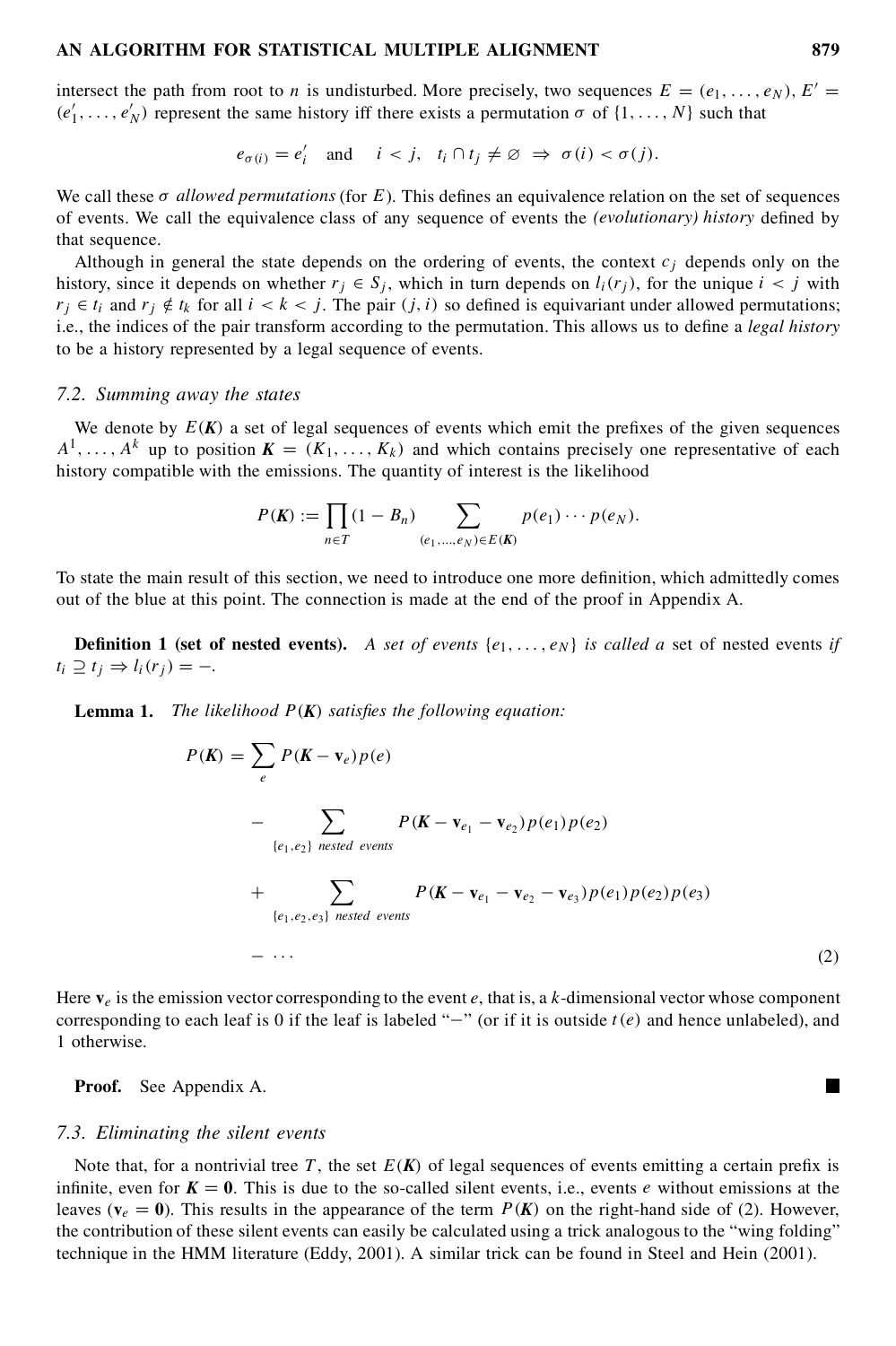Note that by definition, the set  $\{e\}$  is a set of nested events, and therefore (2) can be rewritten as follows:

$$
P(K) = \sum_{M \neq \emptyset \text{ nested events},} P\left(K - \sum_{e_i \in M} \mathbf{v}_{e_i}\right) (-1)^{|M|+1} \prod_{e_i \in M} p(e_i). \tag{3}
$$

We can decompose the sum as

$$
P(K) = \sum_{\substack{M \neq \emptyset \text{ nested events,} \\ \text{not all } \mathbf{v}_{e_i} = \mathbf{0}}} P\left(K - \sum_{e_i \in M} \mathbf{v}_{e_i}\right) (-1)^{|M|+1} \prod_{e_i \in M} p(e_i)
$$
  
+ 
$$
P(K) \sum_{\substack{M \neq \emptyset \text{ nested events,} \\ \text{all } \mathbf{v}_{e_i} = \mathbf{0}}} (-1)^{|M|+1} \prod_{e_i \in M} p(e_i).
$$

Solving this equation for  $P(K)$  gives the correct answer and includes histories with  $0, 1, 2, \ldots$  silent events. A heuristic way to see this is to observe that the equation  $X = a + sX$ , where s and a are the silent and nonsilent contributions, respectively, is solved by  $X = a/(1 - s) = a(1 + s + s^2 + \cdots)$ . This expansion clearly shows the separate contributions of chains of silent events of length  $0, 1, 2, \ldots$ . The reasoning in the proof of Lemma 1 makes sure that only sequences of legal events are included, and that applies to the silent states as well.

## **8. PRUNING THE TREE**

In this section we shall present Theorem 1. The recursion (2) enables us to compute  $P(K)$ , but it requires summing over a number of terms exponential in the number of sequences. A similar problem occurs when calculating the likelihood of nucleotide emissions on a tree under a simple substitution model, in which case one needs to sum over an exponential number of nucleotide assignments to internal nodes. This can be computed in linear time by Felsenstein's linear time post-order tree traversal algorithm, which is again a dynamic programming algorithm, now on a tree instead of the more familiar square lattice. We proceed in a similar way, by finding a correspondence between certain labelings of  $T$  and sets of nested events. The summation over all such labelings, including the  $(-1)^{k+1}$  sign arising from the inclusion–exclusion argument, can be performed in linear time by a dynamic programming algorithm similar to Felsenstein's.

The probability factor associated to an event is the product of conditional factors at the nodes of the phylogenetic tree, and the conditional factor at a node depends only on the labeling of the node and its ancestral node. The label determines both the process and the associated nucleotide, except for " $-$ " which implies an Extinction event only if its ancestral node is not labeled  $"-"$ . Symbolically,

$$
p(B^{\alpha}|-) = B_n \pi(\alpha),
$$
  
\n
$$
p(N^{\alpha}|X^{\gamma}) = N_n \pi(\alpha),
$$
  
\n
$$
p(N^{\alpha}|-) = 0,
$$
  
\n
$$
p(H^{\alpha}|X^{\gamma}) = H_n p_n(\gamma \to \alpha),
$$
  
\n
$$
p(H^{\alpha}|-) = 0,
$$
  
\n
$$
p(-|X^{\gamma}) = E_n,
$$
  
\n
$$
p(-|-) = 1,
$$

where  $\alpha, \gamma \in A$  (c.f. Section 7.1). The symbol X, denoting the process in the ancestral node, may be anything except "-". The probability factors  $B_n$ ,  $N_n$ ,  $H_n$ , and  $E_n$  are subscripted with a node and are defined (c.f. (1)) in terms of the length of the incoming branch ( $\infty$  if  $n = r(T)$ ). Note that  $p(B^{\alpha}|X^{\gamma})$  will never occur.

This allows us to calculate probability factors of events, but we want to sum over nested events directly. It follows from Definition 1 that for each node  $n \in T$ , at most one event in the nested set has n labeled with a symbol other than "-". Furthermore, since the roots of events are uniquely identified as the only nodes labeled  $B^{\alpha}$ , there is a one-to-one correspondence between sets of nested events and labelings of T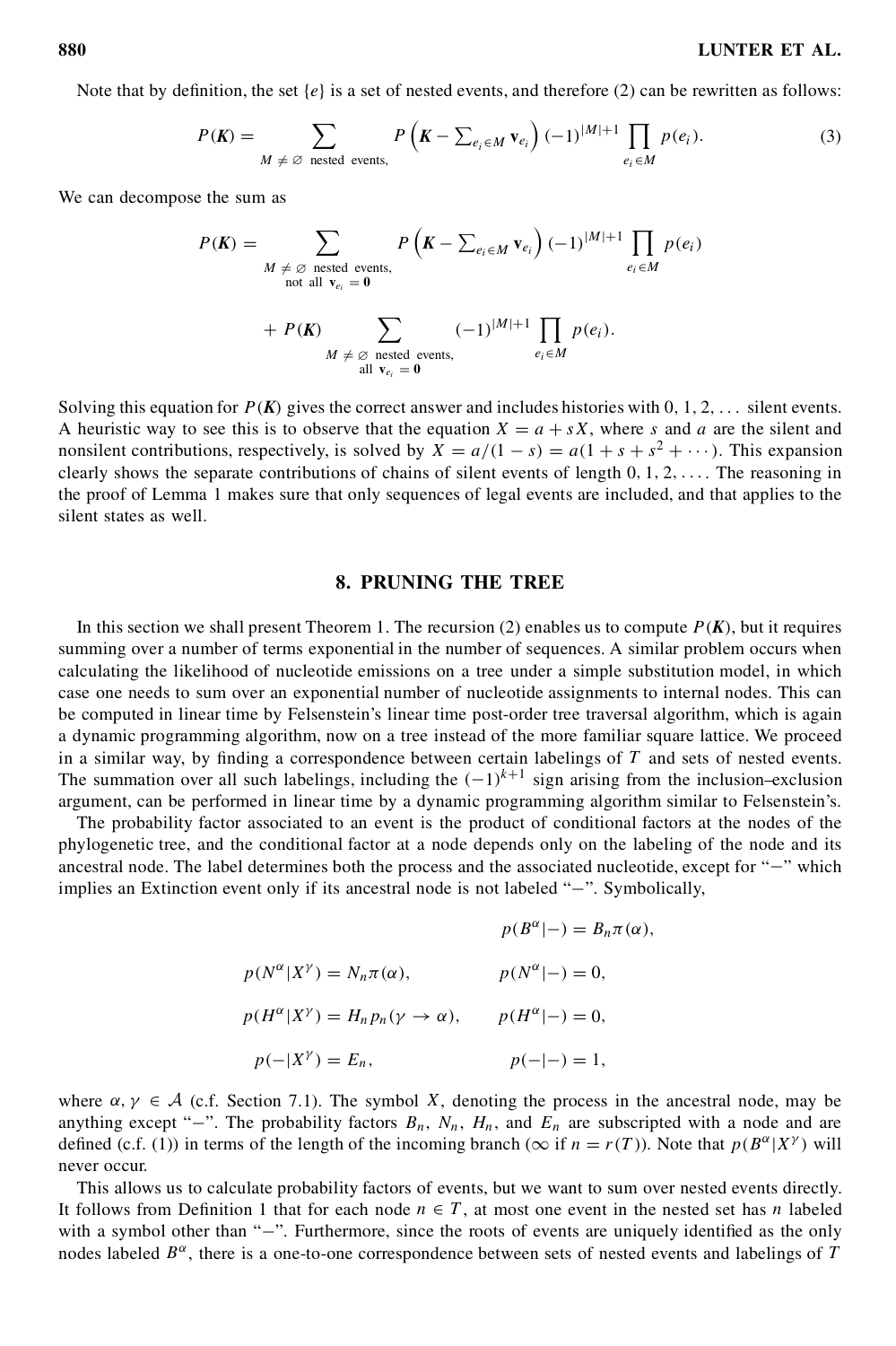

**FIG. 7.** The tree labeling corresponding to the set of nested events  $\{e, e''\}$ , where the events  $e$  and  $e''$  are as in Fig. 5.

with  $B^{\alpha}$ ,  $H^{\alpha}$ ,  $N^{\alpha}$ , "-" which obey the following rule: the root and the immediate descendants of "-" are labeled with  $B^{\alpha}$  or "-". See Fig. 7 for an example. Indeed, such labelings can be decomposed into sets of nested events by recursively removing subtrees containing exactly one  $B^{\alpha}$  label at their roots and resetting the labelings to "-". Note that the all-"-" tree has a proper labeling according to these rules and corresponds to the empty set of nested events.

The factor associated to a nested set S is the product of the separate probability factors of the event in S, with a sign  $(-1)^{|S|+1}$ . The exponent  $|S|+1$  is just one more than the number of  $B^{\alpha}$ 's occurring in the associated tree labeling. Hence, analogous to computing the probability factor of an event, the factor associated to a tree labeling may be calculated (except for a single overall minus sign) as the product of several "conditional factors" as follows:

$$
f(B^{\alpha}|X^{\gamma}) = -E_n B_n \pi(\alpha), \qquad f(B^{\alpha}|-) = -B_n \pi(\alpha),
$$
  
\n
$$
f(N^{\alpha}|X^{\gamma}) = N_n \pi(\alpha), \qquad f(N^{\alpha}|-) = 0,
$$
  
\n
$$
f(H^{\alpha}|X^{\gamma}) = H_n p_n(\gamma \to \alpha), \qquad f(H^{\alpha}|-) = 0,
$$
  
\n
$$
f(-|X^{\gamma}) = E_n, \qquad f(-|-) = 1.
$$

If we group terms in (3) according to their total emission vector  $\mathbf{v} = \mathbf{v}_{e_1} + \cdots + \mathbf{v}_{e_m}$ , the sum of contributing factors may be obtained by a Felsenstein-like recursion:

$$
F(n, \alpha) = \left[ E_{n_l} F_{\mathbf{K}}^{\mathbf{v}}(n_l, -) + \sum_{\gamma} F(n_l, \gamma) \left( H_{n_l} p_{n_l}(\alpha \to \gamma) + N_{n_l} \pi(\gamma) - E_{n_l} B_{n_l} \pi(\gamma) \right) \right]
$$
  

$$
\times \left[ E_{n_r} F(n_r, -) + \sum_{\gamma} F(n_r, \gamma) \left( H_{n_r} p_{n_r}(\alpha \to \gamma) + N_{n_r} \pi(\gamma) - E_{n_r} B_{n_r} \pi(\gamma) \right) \right],
$$
  

$$
F(n, -) = \left[ F^{\mathbf{v}}(n_l, -) - \sum_{\gamma} B_{n_l} F^{\mathbf{v}}(n_l, \gamma) \pi(\gamma) \right] \times \left[ F^{\mathbf{v}}(n_r, -) - \sum_{\gamma} B_{n_l} F^{\mathbf{v}}(n_r, \gamma) \pi(\gamma) \right],
$$

where  $n_l$  and  $n_r$  denotes the left and right child node of n. Here,  $F(n, \alpha)$  (respectively,  $F(n, -)$ ) is the sum of all products of conditional factors on the subtree with root n, given that n is labeled  $X^{\alpha}$  (respectively,  $"-"$ ).

Note that we suppressed the dependence on  $\bf{v}$ . This dependence surfaces only when  $\bf{n}$  is a leaf, in which case the recursion terminates with  $F(n, \alpha) = 1$  if  $v_n = 1$  and  $\alpha$  is the character in sequence  $A^n$  at the current position, and  $F(n, -) = 1$  if  $v_n = 0$ ;  $F = 0$  in all other cases. The transition factor associated to **v** is finally

$$
\sum_{\substack{\{e_1,\ldots,e_k\} \text{ nested set} \\ v_{e_1}+\cdots+v_{e_k}=v}} (-1)^{k+1} \prod_i p(e_i) = -\left(F(r,-) - \sum_{\alpha} F(r,\alpha) B_r \pi(\alpha)\right),
$$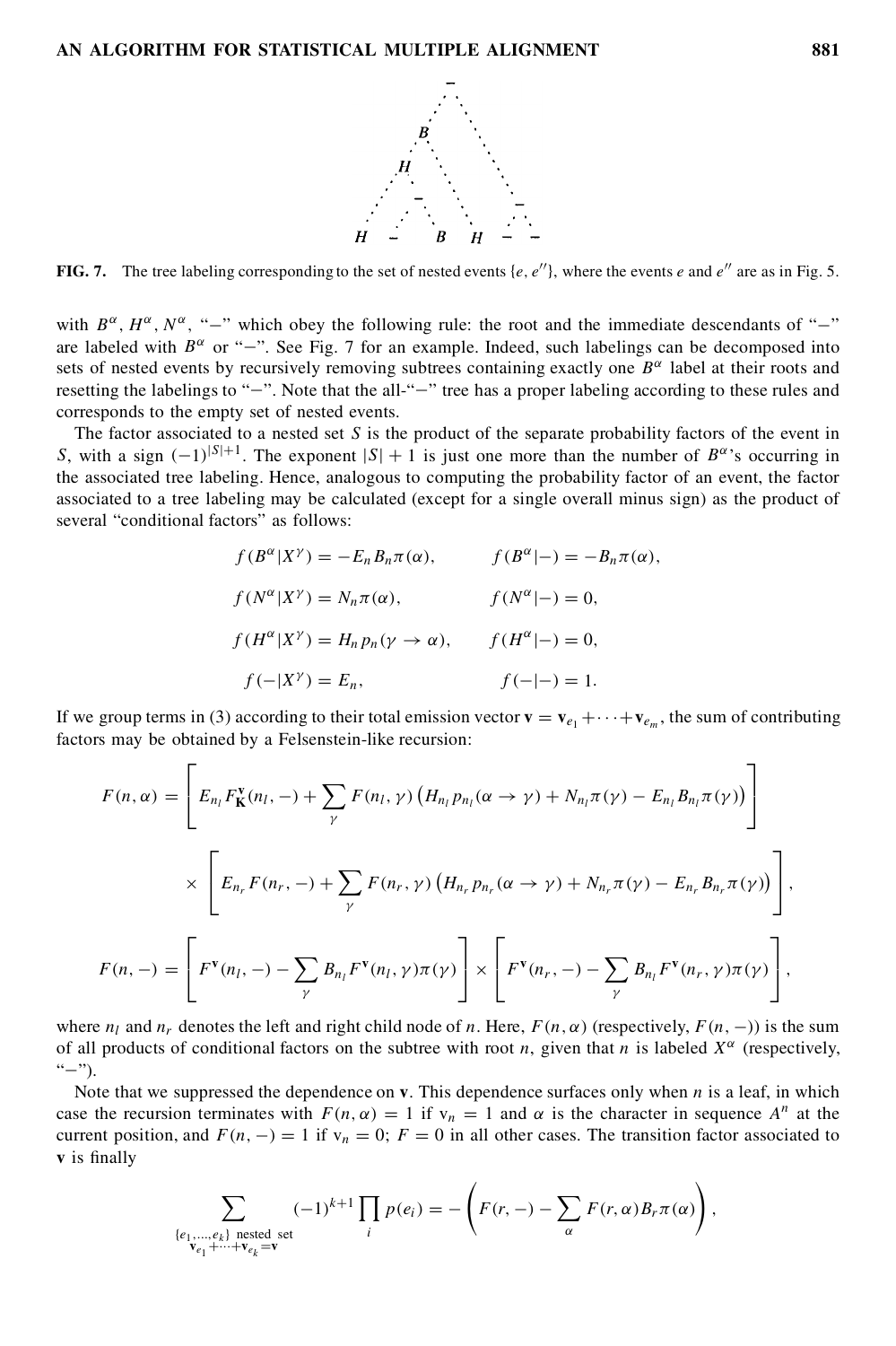where r is the root of T. A final useful simplification occurs if we set  $G(n, \alpha) = F(n, \alpha)$  and  $G(n, -) =$ where r is the root of T. A final useful simplification occurs if we set  $G(n, \alpha) = F(n, \alpha)$  and  $G(n, -) = F(n, -) - \sum_{\gamma} B_n \pi(\gamma) F(n, \gamma)$ , in which case the recursion for G takes the form given in Section 4 and the transition factor is simply  $-G(r, -)$ .<br>To compute  $P(K)$ , we have to eliminate the silent events by solving a linear equation, as described in

Section 7.3. This amounts to dividing each transition factor by

$$
1 - \sum_{\substack{\emptyset \neq \{e_1, \dots, e_k\} \text{ nested set} \\ \mathbf{v}_{e_1} + \dots + \mathbf{v}_{e_k} = \mathbf{0}}} (-1)^{k+1} \prod_i p(e_i), \tag{4}
$$

one minus the transition factor associated to the null emission. Since the recursion for  $F$  also includes the " $-$ "-labeled tree which gets assigned a term  $+1$  (corresponding to also including the empty set in (4)), in fact  $G(r, -)$  for  $\mathbf{v} = \mathbf{0}$  is precisely equal to (4).

It remains to compute the initial value  $P(0)$ , the probability of emitting no nucleotides to any sequence and being left with only the immortal link. According to the TKF91 model, this is the product of the immortal link prefactors  $I_n = 1 - B_n$ , where the product extends over all nodes in T, and silent events are included by dividing this by  $G(r, -)$ . This completes the proof of Theorem 1.

# **9. DISCUSSION**

The importance of incorporating statistical analysis into biological studies has become abundantly clear over the years. In particular, many interesting problems which arise in the field of bioinformatics have been successfully addressed using statistical models. For instance, the evolution of biological sequences, which is the focus of the present paper, has been formulated in a statistical framework in which mutation events are seen as stochastic processes. A closer examination of the past progress reveals, however, that although substitution processes have been modeled as continuous-time evolutionary processes for more than three decades (Jukes and Cantor, 1969) and have been widely used in phylogenetics and genealogy (Felsenstein, 2001), modeling insertion and deletion processes based on evolution has only recently been generalized to an arbitrary number of sequences (Steel and Hein, 2001; Hein, 2001; Miklós, 2002; Hein *et al.*, 2002). Furthermore, implementations of such generalizations have hitherto required quite a large running time. Alternative probabilistic approaches to sequence alignment exist (for example, see Mitchison [1999]), but insertion and deletion processes in such models are not explicitly based on evolution.

In the present paper, we have constructed several algorithmic improvements which make multiple statistical alignment computationally tractable. More precisely, we have proved that the one-state recursion exists for an arbitrary number of sequences, thus reducing the space complexity by a factor of  $O(\sqrt{5}^k)$ , where  $k$  is the number of sequences. Furthermore, we have developed a reverse traversal algorithm which calculates, with time complexity linear in the number of sequences, each transition factor appearing in the one-state dynamic programming algorithm. This reduces the time complexity of the entire algorithm to  $O(k2^kL^k)$ , where L is the geometric mean sequence length. In fact, most of the transition factors appearing in the recursion share a common part, which hence needs to be calculated only once. Therefore, with a more careful implementation, the running time of the final algorithm can be reduced to  $O(2^k L^k)$ .

The achieved improvements are not only theoretical, but make multiple statistical alignment on trees possible in practice, as we have shown in the globin example. Compared to the ordinary hidden Markov model implementation on a four-sequence tree, our method gives rise to a speedup of about a factor 50, and as well as reduces the number of states from 45 to 1, with an associated reduction in memory usage.

Our algorithm is useful mainly for trees with small number of leaves and may be used for hypothesis testing or as a basis for the quartet method. Even for small trees, however, corner cutting techniques are necessary in practical applications. The example of Section 5 requires computing a table of size  $4.8 \times 10^8$ in a straightforward implementation, while corner cutting can reduce this by a factor of about 500. Because the probability mass is highly concentrated around the alignment region, we lose almost no contribution to the total probability, even though only 0:2% of the entire table is actually visited. For more than, say, six sequences, our method will cease to be practical, and MCMC methods will be more useful. Some promising attempts have already been made in this direction (Holmes and Bruno, 2001; Jensen and Hein,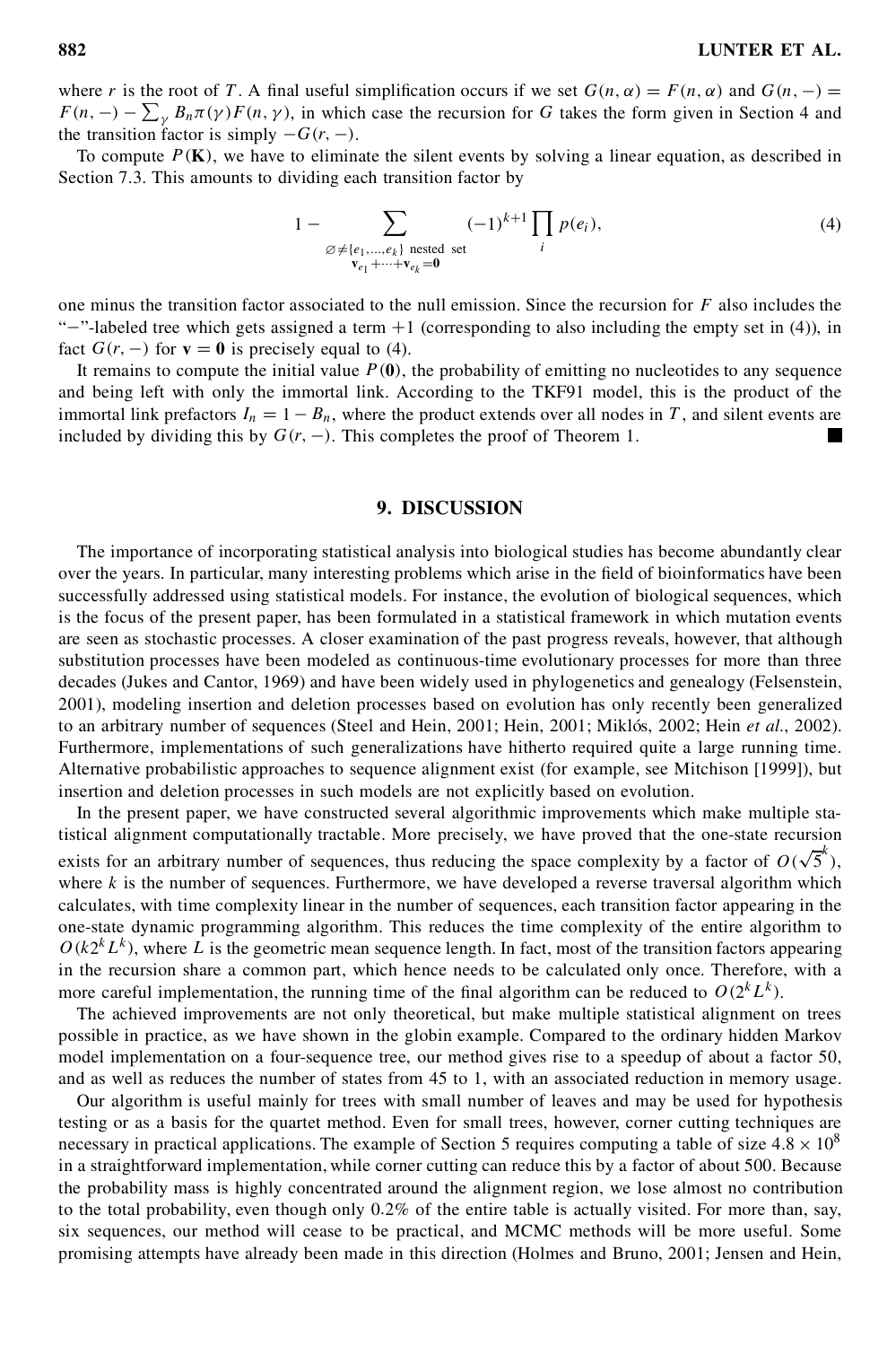2002). Our algorithm can be used to compare exact likelihood calculations and approximations, and hence it might still be useful for developing new sampling techniques.

The underlying sequence evolution model has the drawback of treating only single nucleotide insertions and deletions, as was already mentioned in the original paper (Thorne *et al.*, 1991). A model that can handle insertion and deletion events of whole subsequences is expected to perform better (Thorne *et al.*, 1992), just as affine gaps improve alignments in score-based methods. Similarly, models that incorporate some structure information will probably result in better multiple alignments as well. We hope to incorporate these ideas in the future.

# **APPENDIX A. PROOFS**

The main goal of this section is to prove Lemma 1 from Section 7.2. In the first two subsections, we first establish some results which are used in the proof of Lemma 1.

#### *A.1. Unique legal sequences*

To define a unique ordering of events for legal histories, we introduce a condition on sequences of events. We suppose the nodes of  $T$  to be ordered. For purposes later on, we choose the specific ordering which satisfies, for every subtree  $t$  of  $T$ ,

{left subtree of  $t \leq \{\text{right subtree of } t\}$  < root of t,

where left and right are arbitrary but fixed. An example of our choice of ordering is shown in Fig. 8. We also order (context,node) pairs as follows:

$$
(c, n) < (c', n')
$$
 if  $c = I$  and  $c' = F$ , or  $c = c'$  and  $n < n'$ .

To specify a unique ordering of events, we introduce condition  $\Delta$  for a sequence of events  $E = (e_1, \ldots, e_N)$ as follows:

 $\Delta(i)$ :  $t_i \cap t_{i+1} \neq \emptyset$  or  $(c_i, r_i) < (c_{i+1}, r_{i+1}),$ 

 $\Delta$ :  $\Delta(i)$  holds,  $\forall$  1 < *i* < *N*.

#### **Lemma 2.** Condition  $\Delta$  holds for precisely one representative of each legal history.

**Proof.** First we prove existence. Let k be the first index for which  $\Delta(k)$  is false. Interchanging  $e_k$ and  $e_{k+1}$  is an allowed permutation and makes  $\Delta(k)$  true, but might render  $\Delta(k - 1)$  false. In this case, interchanging  $e_{k-1}$  and  $e_k$  is allowed and renders  $\Delta(k-1)$  and  $\Delta(k)$  true, the latter because  $\Delta(k-1)$  was true originally. Continuing backwards, eventually all  $\Delta(i)$  for  $i \leq k$  are true. By induction on k, we find an allowed permutation  $\pi$  such that  $\pi(E)$  satisfies  $\Delta$ .

We now prove uniqueness. Assume there are two representatives for which condition  $\Delta$  holds, E and E'. Let  $\pi$  be the allowed permutation such that  $\pi(E) = E'$ . We can find an  $i < j$  such that  $\pi(j) + 1 = \pi(i)$ 



**FIG. 8.** A 6-leaved tree with its nodes labeled according to our convention.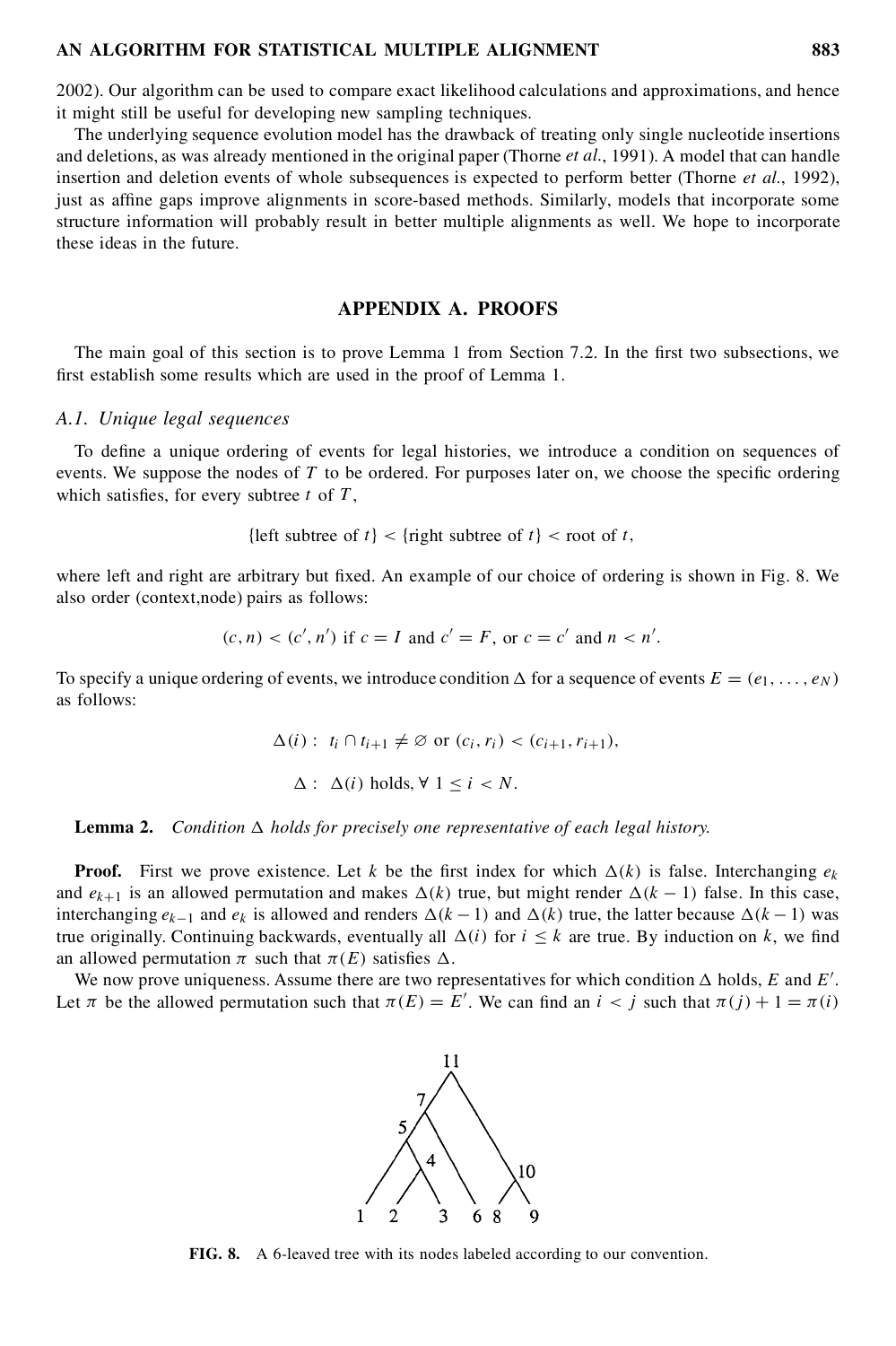(Christie, 1996). Since  $\pi$  is an allowed permutation,  $t_i \cap t_j = \emptyset$ . E' satisfies  $\Delta$ , therefore  $t_j$  and  $t_i$  are part of the left and right subtree of a node  $C_0$ , respectively. Moreover,  $i + 1 \neq j$ , because this would contradict  $\Delta(i)$  for E.

We prove by induction that for each  $k \geq 0$ , a node  $C_k$  exists such that  $t_{i-k}$  is in the left subtree of  $C_k$ ,  $t_i$  is in the right subtree of  $C_k$ , and  $t_j$  is contained in either. This means that there is no k such that  $i + 1 = j - k$ ; therefore, there is only one representative that satisfies the  $\Delta$  condition.

We already proved that the induction hypothesis holds for  $k = 0$ . Assume it holds for certain k. Four possible cases are to be considered.

1.  $t_{j-k-1} \cap t_i \neq \emptyset$  and  $t_{j-k-1} \cap t_{j-k} \neq \emptyset$ . This implies that  $C_k \in t_{j-k-1}$  and hence  $t_{j-k-1} \cap t_j \neq \emptyset$ .<br>Since  $\pi$  is an allowed permutation,  $\pi(i) < \pi(j-k-1)$  and  $\pi(j-k-1) < \pi(j)$ , but this is impossible.

2.  $t_{i-k-1} \cap t_i \neq \emptyset$  and  $t_{i-k-1} \cap t_{i-k} = \emptyset$ . This means that  $t_{i-k-1}$  is on the right subtree of  $C_k$ , and therefore  $r_{i-k-1} > r_j - k$ , but this contradicts the  $\Delta$  condition, since all  $c_j = F$  because the history is legal.

3.  $t_{i-k-1} \cap t_i = \emptyset$  and  $t_{i-k-1} \cap t_{i-k} \neq \emptyset$ . This means that  $t_{i-k-1}$  is on the left part of  $C_k$ . For  $C_{k+1} = C_k$ , the condition of the induction holds.

4.  $t_{i-k-1} \cap t_i = \emptyset$  and  $t_{i-k-1} \cap t_{i-k} = \emptyset$ . In this case,  $r_{i-k-1} < r_{i-k} < r_i$ . The first inequality comes from the  $\Delta$  condition, while the second one is from the induction hypothesis. However, these inequalities guarantee the existence of a proper  $C_{k+1}$ .

In properly ordered sequences, legal sequences may be recognized by looking at pairs of events.

**Definition 2.** *A pair of events*  $(e_1, e_2)$  *is called pairwise legal if*  $t_1 \supseteq t_2 \Rightarrow l_1(r_2) \neq -$ .

**Lemma 3.** *The set*

 $\{(e_1,\ldots,e_N)|\Delta \text{ holds}, (e_i,e_{i+1}) \text{ pairwise legal for } i=1,\ldots,N-1\}$ 

*consists of precisely one representative of each legal history.*

**Proof.**  $\subseteq$ : Since  $\triangle$  holds, at most one of each legal history is included. We prove that illegal histories are not included. Let  $e_1, \ldots, e_N$  be an illegal sequence in the set. Let  $e_i$  be the first event with  $c_i = I$ , that is,  $r_i \notin S_i$ . Since  $c_j = F$  for  $j < i$ , in particular  $S_{i-1}$  is legal. Suppose  $t_{i-1} \cap t_i \neq \emptyset$ . If  $t_{i-1} \subset t_i$ , then  $r_i \notin S_i$  implies  $r_i \notin S_{i-1}$ , but  $r_{i-1} \in S_{i-1}$  and  $r_{i-1}$  is a descendant of  $r_i$ , in contradiction with  $S_{i-1}$ legal. So  $t_{i-1} \supseteq t_i$ , but then  $r_i \notin S_i$  implies  $(e_{i-1}, e_i)$  is not pairwise legal. So  $t_{i-1} \cap t_i = \emptyset$ . Note that  $c_{i-1} = F$  and  $c_i = I$ , so  $\Delta$  is false, which is the required contradiction.

 $\supseteq$ : For all legal histories there exists a sequence obeying  $\Delta$  by Lemma 2, and all neighboring pairs in legal sequences are pairwise legal.

This result enables us to determine the sequences of events we want to sum over, by looking only at neighboring pairs. To use the inclusion/exclusion trick, we next have to characterize sequences of event pairs that do *not* obey our condition.

#### *A.2. Disallowed sequences and illegal sets*

**Definition 3.** Suppose  $S_i$  is a legal state, and suppose that for all  $j = i, ..., k - 1$  we have  $(e_j, e_{j+1})$ *not* pairwise legal or  $\Delta(j)$  *false. We call such (sub)sequences* disallowed sequences.

**Lemma 4.** Let  $(e_i, e_{i+1}, \ldots, e_k)$  be a disallowed sequence starting from state  $S_i$ . Then:

Note that statement (c) implies that there is at most one emission per leaf.

*<sup>(</sup>a) The sequence*  $(c_j, r_j)$ *,*  $i \leq j \leq k$ *, is strictly decreasing.* 

*<sup>(</sup>b) All events*  $e_j$  *with*  $c_j = F$  *are disjoint.* 

*<sup>(</sup>c)* For each node n, there is at most one event  $e_j$  with  $n \in t_j$  and  $l_j(n) \neq -$ .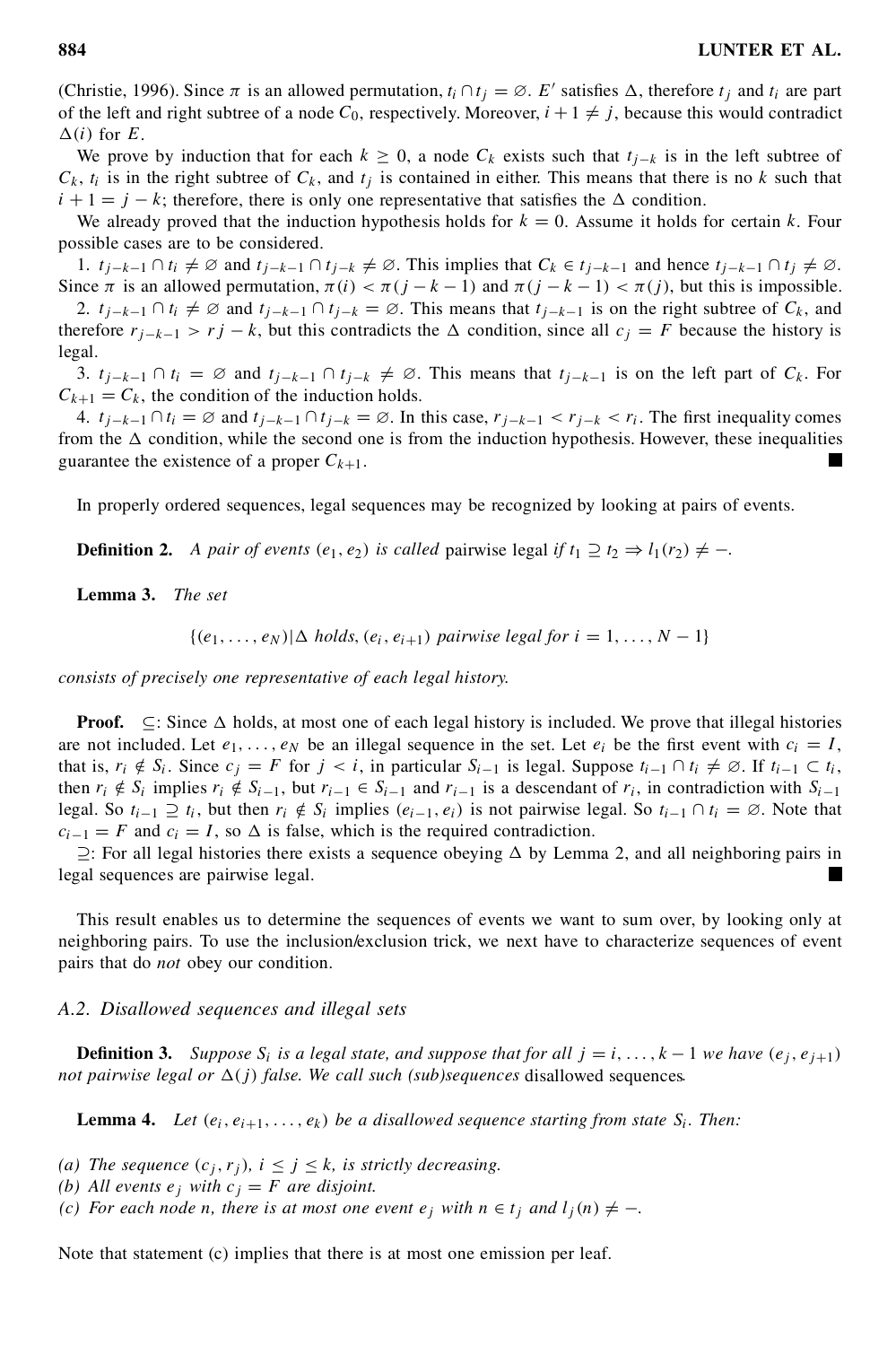**Proof.** If  $(e_i, e_{i+1})$  is not pairwise legal, then  $r_{i+1}$  is a descendant of  $r_i$  and  $l_i(r_{i+1}) = -$ . This means that  $r_j > r_{j+1}$  and  $c_{j+1} = I$ , so  $(c_j, r_j) > (c_{j+1}, r_{j+1})$ . If  $\Delta(j)$  is false, then it directly follows from the definition of condition  $\Delta$  that  $(c_j, r_j) > (c_{j+1}, r_{j+1})$ .

Now, that the sequence  $(c_i, r_i)$  is strictly decreasing implies that, for some m, we have  $c_i = c_{i+1}$  $\cdots = c_m = F$  and  $c_{m+1} = c_{m+2} = \cdots = c_k = I$ . For  $i \le j \lt m$ , the pair  $(e_j, e_{j+1})$  is pairwise legal since  $c_{i+1} = F$ ; therefore, we must have  $\Delta(i)$  false, which implies that  $t_i \cap t_{i+1} = \emptyset$ . Furthermore,  $t_i \cap t_{i+1} = \emptyset$  and  $r_i > r_{i+1}$  together imply that there exists a subtree t of T such that  $t_i$  is in a right subtree of t, whereas  $t_{i+1}$  is in a left subtree of t. Applying this reasoning sequentially, we conclude that for all  $i \le a < b \le m$  there exists a subtree t such that  $t_a$  ( $t_b$ ) is in a right (left) subtree of t. Hence,  $t_a \cap t_b = \emptyset$  and it follows that all of  $t_i, t_{i+1}, \ldots, t_m$  are pairwise disjoint.

Note that  $S_{m+1}$  is a legal state since  $S_i$  is a legal state and all events  $e_i, e_{i+1}, \ldots, e_m$  are legal events. For every  $m < j \le k$ , that the event  $e_j$  is illegal implies that  $r_j \notin S_j$ . Now, suppose  $S_j \cap t_j \neq \emptyset$ . Then,  $S_i$  must contain at least one descendant of  $r_i$ , which is possible only if, since  $S_{m+1}$  is a legal state and  $r_j \notin S_j$ , at least one of  $e_{m+1}, e_{m+2}, \ldots, e_{j-1}$  has a birth at a descendant node of  $r_j$ . But this contradicts the fact that  $r_{m+1} > r_{m+2} > \cdots > r_k$ , and therefore we must have  $S_j \cap t_j = \emptyset$  for every  $m < j \le k$ .<br>Finally, the results from the previous two paragraphs together imply (c).

**Lemma 5.** *For a given legal initial state* S*, there is a one-to-one correspondence between illegal sets and disallowed sequences starting from* S*.*

**Proof.** We prove the correspondence by establishing two injections.

From disallowed sequence to illegal set: The events with  $c_j = F$  are pairwise disjoint, and their trees not the subtree of any other because the initial state is legal. The trees with  $c_j = I$  may be subtrees of another  $t_k$ , in which case  $l_k(r_j) = -$ , so the events form an illegal set. There is only one disallowed sequence giving rise to this set, since the sequence  $(c_i, r_j)$  corresponding to the disallowed sequence is ordered.

From illegal set to disallowed sequence: Take the events whose trees are not a subset of another and whose root is in S, sorted decreasing by root. Follow them by the other events, sorted decreasing by root. A disallowed sequence results.

#### *A.3. Proof of Lemma 1*

For ease of reference, we here restate the lemma. We denote by  $E(K)$  a set of legal sequences of events which emit the prefixes of the given sequences  $A^1, \ldots, A^k$  up to position  $\mathbf{K} = (K_1, \ldots, K_k)$  and which contains precisely one representative of each history. The quantity of interest is the likelihood

$$
P(\mathbf{K}) := \sum_{(e_1,\ldots,e_N)\in E(\mathbf{K})} p(e_1)\cdots p(e_N).
$$

**Lemma 1.** *The likelihood*  $P(K)$  *satisfies the following equation:* 

$$
P(\mathbf{K}) = \sum_{e} P(\mathbf{K} - \mathbf{v}_e) p(e)
$$
  
- 
$$
\sum_{\{e_1, e_2\}} P(\mathbf{K} - \mathbf{v}_{e_1} - \mathbf{v}_{e_2}) p(e_1) p(e_2)
$$
  
+ 
$$
\sum_{\{e_1, e_2, e_3\}} P(\mathbf{K} - \mathbf{v}_{e_1} - \mathbf{v}_{e_2} - \mathbf{v}_{e_3}) p(e_1) p(e_2) p(e_3)
$$
  
- 
$$
\cdots
$$

Here,  $\mathbf{v}_e$  is the emission vector corresponding to the event e, that is, a k-dimensional vector whose component corresponding to each leaf is 0 if the leaf is labeled  $-$ , or 1 otherwise.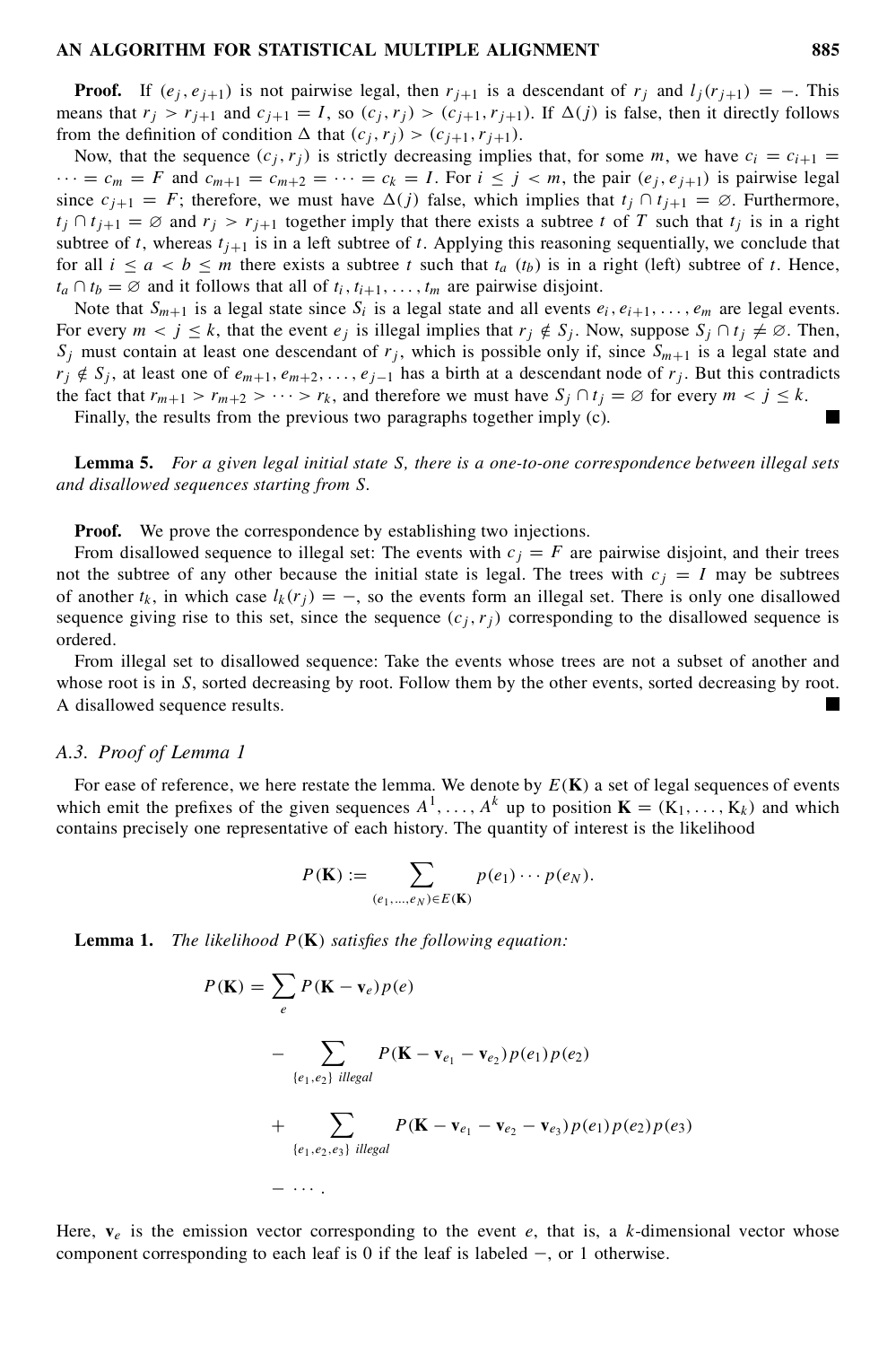**Proof.** Let  $S(e)$  denote the state after event e in state S. Define  $P_S(K)$  to be the likelihood of emitting legal sequences up to position **K** and ending up in state S. We allow illegal states  $S$ , in which case  $P_S(K) = 0$  always. For brevity, we denote by  $C(S_0, e_0, S_1, e_1, \ldots, e_{n-1}, S_n)$  the condition  $S_0(e_0) =$  $S_1 \wedge \ldots \wedge S_{n-1}(e_{n-1}) = S_n$ , and by  $Dis(S, e_0, \ldots, e_n)$  the condition that  $(e_0, \ldots, e_n)$  is a disallowed sequence when starting from state S. Then

$$
P_{S}(\mathbf{K}) = \sum_{(S', e): C(S', e, S)} P_{S'}(\mathbf{K} - \mathbf{v}_{e}) p(e)
$$
  
- 
$$
\sum_{(S', e, S'', e')': C(S'', e', S', e, S) \wedge \text{Dis}(S'', e', e)} P_{S''}(\mathbf{K} - \mathbf{v}_{e} - \mathbf{v}_{e'}) p(e') p(e)
$$
  
+ 
$$
\sum_{(S', e, S'', e', S'', e'')': C(S'', e'', s'', e'')': C(S'', e'', S'', e, S) \wedge \text{Dis}(S'', e'', e', e)} P_{S'''}(\mathbf{K} - \mathbf{v}_{e} - \mathbf{v}_{e'} - \mathbf{v}_{e''}) p(e'') p(e') p(e)
$$
  
- 
$$
\cdots
$$

This recursion sums over all sequences of events which do not have disallowed subsequences, since all terms in the first line that include a disallowed subsequence (of length 2) are subtracted in the second line; this also subtracts terms involving disallowed subsequences of length 3 that were not included in the first place, which are added in again in the third line, and so on. By Lemma 3, this implies that we indeed sum over all sequences of legal events (which end up in state S). Note that for illegal states S,  $P_S(\mathbf{K}) = 0$ always, so we may define  $Dis(S, e_0, \ldots)$  arbitrarily for illegal states S.

Now we sum the recursion equation over all states S. The left-hand side becomes  $P(K)$ . The first summation on the right-hand side turns into

$$
\sum_{S} \sum_{(S',e):S'(e)=S} P_{S'}(\mathbf{K}-\mathbf{v}_e) p(e) = \sum_{(S',e)} P_{S'}(\mathbf{K}-\mathbf{v}_e) p(e) = \sum_{e} P(\mathbf{K}-\mathbf{v}_e) p(e),
$$

which is the desired term. Similarly, the second summation becomes

$$
\sum_{(S'',e',e):\text{Dis}(S'',e',e)} P_{S''}(\mathbf{K}-\mathbf{v}_e-\mathbf{v}_{e'})p(e')p(e).
$$

Observe that the summand is independent of the ordering of events  $e'$ ,  $e$ . Hence, we can also sum over illegal *sets* of events and over  $S''$ , using Lemma 5. This turns the summation into

$$
\sum_{S''} \sum_{\{e',e\} \text{ illegal}} P_{S''}(\mathbf{K} - \mathbf{v}_e - \mathbf{v}_{e'}) p(e') p(e) = \sum_{\{e',e\} \text{ illegal}} P(\mathbf{K} - \mathbf{v}_e - \mathbf{v}_{e'}) p(e') p(e),
$$

which is the desired term. All other summations are dealt with analogously. Note that only finitely many summands contribute to the recursion, since illegal sets have a bounded number of elements.  $\blacksquare$ 

# **APPENDIX B. STATES FOR THE HJP RECURSION**

For a fixed number k of sequences, the total number of Markov states<sup>1</sup> in the HJP recursion depends on the tree topology. Let T be a k-leaved rooted binary tree. Let  $w(n)$  denote the number of leaves joined to the internal node  $n \in T$ , and let  $q(T)$  be the number of internal nodes  $n \in T$  with  $w(n) = 2$ .

<sup>&</sup>lt;sup>1</sup>We refer the reader to Hein *et al.* (2002) for their definition of "state."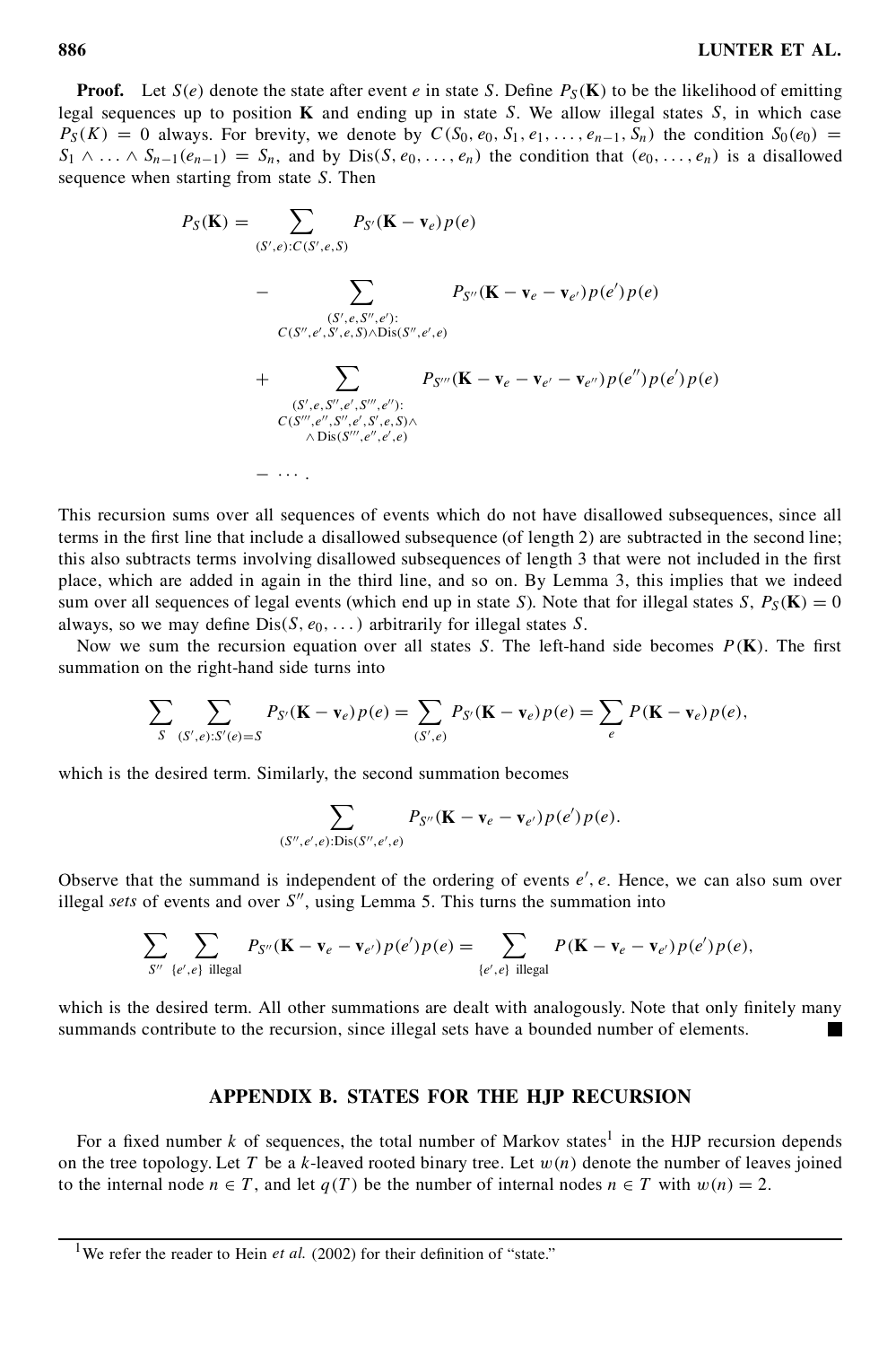If  $q(T) = 2$  and the root<sup>2</sup> r of the tree has  $w(r) = 2$ , then the number of Markov states in the HJP recursion for such a tree is equal to

$$
\left(2^k+\sum_{j=0}^{k-1}2^j\right)+2\left[\sum_{n=0}^{k-4}\left(2^{k-2-n}+\sum_{j=0}^{k-2-n-1}2^j\right)\right]+\sum_{n=1}^{k-4}\sum_{m=0}^{n-1}\left(2^{n-m}+\sum_{j=0}^{n-m-1}2^j\right).
$$

As the tree topology we just considered has the least number of states, the above formula is a lower bound on the number of Markov states for any k-leaved rooted binary tree of arbitrary topology.

For  $q(T) \gg 2$ , the total number of states chiefly depends on whether or not the nodes n with  $w(n) = 2$ are assigned "#" (which stands for having a nucleotide). The number of states associated to such choices is

$$
\sum_{m=0}^{q} \left[ \binom{q}{m} \left( 2^{k-2m} + \sum_{j=0}^{k-2m-1} 2^j \right) \right] = 2^k \sum_{m=0}^{q} \binom{q}{m} \left( 2^{-2m} + \frac{2^{k-2m} - 2}{2^k} \right)
$$
  

$$
\approx 2 \cdot 2^k \left( \frac{5}{4} \right)^q.
$$
 (5)

For  $q(T) = \lfloor k/2 \rfloor$ , i.e., in the case of a "balanced" tree, the expression in (5) is of order  $O(\sqrt{5}^k)$ .

# **APPENDIX C. A HIDDEN MARKOV MODEL**

In many cases, it is useful to obtain the maximum likelihood alignment using the Viterbi algorithm. This cannot be done with the one-state recursion, and we need to use the full Markov chain corresponding to the TKF91 model on a tree. We give two versions here. The first is not properly a Markov chain, in that the sum of exit probabilities from states do not sum to 1, but it does assign the right probability to full paths through the chain. This is enough for Viterbi to work. Secondly, we show how to turn this simpler chain into a proper Markov chain, which can be used for sampling alignments.

We have used the word *state* in a different way than is usual for Markov chains. In this section, we write *State* with a capital letter if we use it in the Markov chain sense.

We view our chain as a Mealy machine (Durbin *et al.*, 1998), i.e., events and their emissions correspond to transitions, and pathsthrough the chain correspond to histories. Lemma 3 gives a one-to-one correspondence between histories and paths through our chain. Given a sequence of events  $e_0$ , ...,  $e_1$ , a new event  $e_{i+1}$ is allowed if  $(e_i, e_{i+1})$  is pairwise legal, and if condition  $\Delta(i)$  holds. Both can be determined if we know the state  $S_{i+1}$  and the root of  $e_i^t$ , so as a first approximation to our Markov State we can use the pair  $(S_{i+1}, e_i^t)$ . We say that the nodes  $r(t)$  and  $r(t')$  are *directly related* if  $t \cap t' \neq \emptyset$ , i.e., one is the ancestor of the other, or they coincide. Then, the transition rule is that from State  $(S, v)$ , event e is allowed if (1)  $r(e^t) \in S$  and (2)  $r(e^t)$  is directly related to v or  $r(e^t) \ge v$ . Now, if we set

$$
S'_{i+1} := S_{i+1} \setminus \{n \mid n \text{ indirectly related to } r(e_i^t) \text{ and } n < r(e_i^t)\},
$$

the transition rule simplifies to:  $e_{i+1}$  is allowed if  $r(e_{i+1}^t) \in S'_{i+1}$ , and it can be shown that the update rule

$$
S'_{i+1} := (S'_i \setminus (e_i^t \cup \{n \in S'_i \mid n \text{ indirectly related to } r(e_i^t) \text{ and } n < r(e_i^t)\}) )
$$

$$
\cup \{ n \in e_i^t \mid e_i^l(n) \neq - \}
$$

correctly updates  $S_i'$  to  $S_{i+1}'$ .

Let  $p(e)$  be the probability factor associated to event e. The States S' and transition and update rules give rise to a graph with states S' as vertices, and we associate the probability factors  $p(e)$  to the edges.

<sup>&</sup>lt;sup>2</sup>In Hein *et al.* (2002), the root of a tree T is one of the internal nodes  $n \in T$  of degree 3.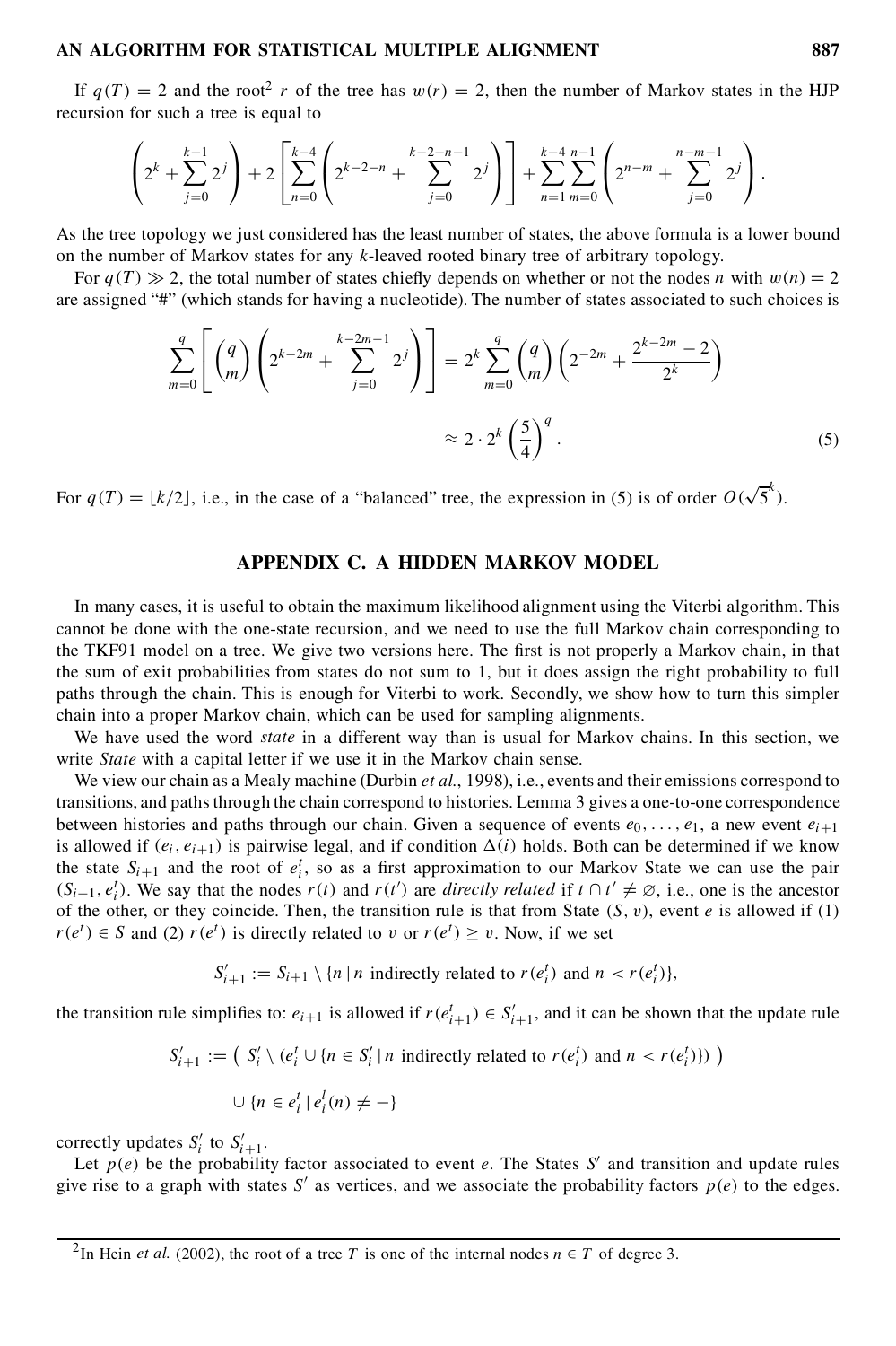To complete the graph, we introduce the initial and end States  $A$  and  $\Omega$ . Furthermore, we introduce a single edge (with  $p = \prod_{n \in T} I_n$ ) between A and the State T and join each State except A to  $\Omega$  by a single edge (with  $p = 1$ ). In this way, the product of probability factors along any path from A to  $\Omega$  is just the probability of the associated sequence of events, or history, under the TKF91 model. Since by our choice of States, each permissible history is counted exactly once, the probabilities sum up to 1.

For sampling, it is necessary to have a proper Markov chain, i.e., have the probabilities of outgoing edges sum to 1, and the graph just defined can be turned into one by a scalar base change. Let  $P<sub>S</sub>$  be the probability of being in State  $S$ , i.e., the sum of probabilities of all paths ending in  $S$ . Then, the state the probability of being in state 3, i.e., the sum of probabilities of all paths ending in 3. Then, the state<br>equation can be written as  $P_S = \sum_{S'} P_{S'} t_{S'} s$ , where  $t_{S'} s$  is the transition matrix. If we introduce new variables  $\hat{P}_S = f_S P_S$ , then we can write  $\hat{P}_S = \sum_{S'} \hat{P}_{S'} \hat{t}_{S'S}$ , where  $\hat{t}_{S'S} = t_{S'S} f_S / f_{S'}$ . The graph becomes a Markov chain if  $\sum_{S} \hat{t}_{S'S} = 1$ . A tedious but straightforward calculation shows that  $f_S = (\prod_{n \in S} I_n)^{-1}$  $\sum_{1}^{1}$ solves this equation, and the transition probabilities become

$$
S_i \xrightarrow{e} S_{i+1} : \frac{f_{S_{i+1}}}{f_{S_i}} p(e),
$$

where  $f_A = f_{\Omega} = 1$ .

# **ACKNOWLEDGMENTS**

The authors wish to thank Rune Lyngsø and Alexei Drummond for helpful discussions and the referees for their thorough reading and detailed comments. Just before publication, Jens Ledet Jensen sent us an alternative proof of the results presented here.<sup>3</sup> This research is supported by EPSRC under grant HAMJW and by MRC under grant HAMKA. Y.S. Song is supported in part by a grant from the Danish Natural Science Foundation (SNF-5503-13370).

#### **REFERENCES**

Christie, D.A. 1996. Sorting permutations by block-interchanges.*Inf. Proc. Letters* 60, 165–169.

Durbin, R., Eddy, S., Krogh, A., and Mitchison, G. 1998. *Biological Sequence Analysis*, Cambridge University Press. Eddy, S. 2001. HMMER: Profile hidden markov models for biological sequence analysis (hmmer.wustl.edu/).

- Felsenstein, J. 1981. Evolutionary trees from DNA sequences: A maximum likelihood approach. *J. Mol. Evol.* 17, 368–376.
- Felsenstein, J. 2001. Phylip: *Phylogeny Inference Package*, University of Washington.
- Goldman, N. 1998. Effects of sequence alignment procedures on estimates of phylogeny. *BioEssays* 20, 287–290.
- Hein, J. 2001. An algorithm for statistical alignment of sequences related by a binary tree. *Pac. Symp. Biocomp.*, 179–190.
- Hein, J., Jensen, J.L., and Pedersen, C.N.S. 2002. Recursions for statistical multiple alignment. Technical Report 425, Dept. of Theor. Stat., Univ. of Aarhus.
- Hein, J., Wiuf, C., Knudsen, B., Møller, M.B., and Wibling, G. 2000. Statistical alignment: Computational properties, homology testing and goodness-of-fit. *J. Mol. Biol.* 302, 265-279.
- Hirshberg, D.S. 1977. Algorithms for the longest common subsequence problem. *J. ACM* 24, 664–675.
- Holmes, I., and Bruno, W.J. 2001. Evolutionary HMMs: A Bayesian approach to multiple alignment. *Bioinformatics* 17(9), 803–820.
- Jensen,J.L., and Hein, J. 2002. Gibbs sampler for statistical multiple alignment. Technical Report 429, Dept. of Theor. Stat., Univ. of Aarhus.
- Jukes, T.H., and Cantor, C.R. 1969. *Mammalian Protein Metabolism*, chapter Evolution of protein molecules, 21–132, Academic Press.
- Lee, M.S.Y. 2001. Unalignable sequences and molecular evolution. *Trends in Ecology and Evolution* 16, 681–685.

<sup>3</sup>This proof has appeared in: Lunter, G.A., Miklos, I., Drummond, A.J., Jensen, J.L., Hein, J. 2003. *Bayesian Phylogenetic Inference under a Statistical Insertion-Deletion Model.* In: Benson, G., and Page, R. (eds.), WABI 2003, LNBI 2812, 228–244. (Note added in proof.)